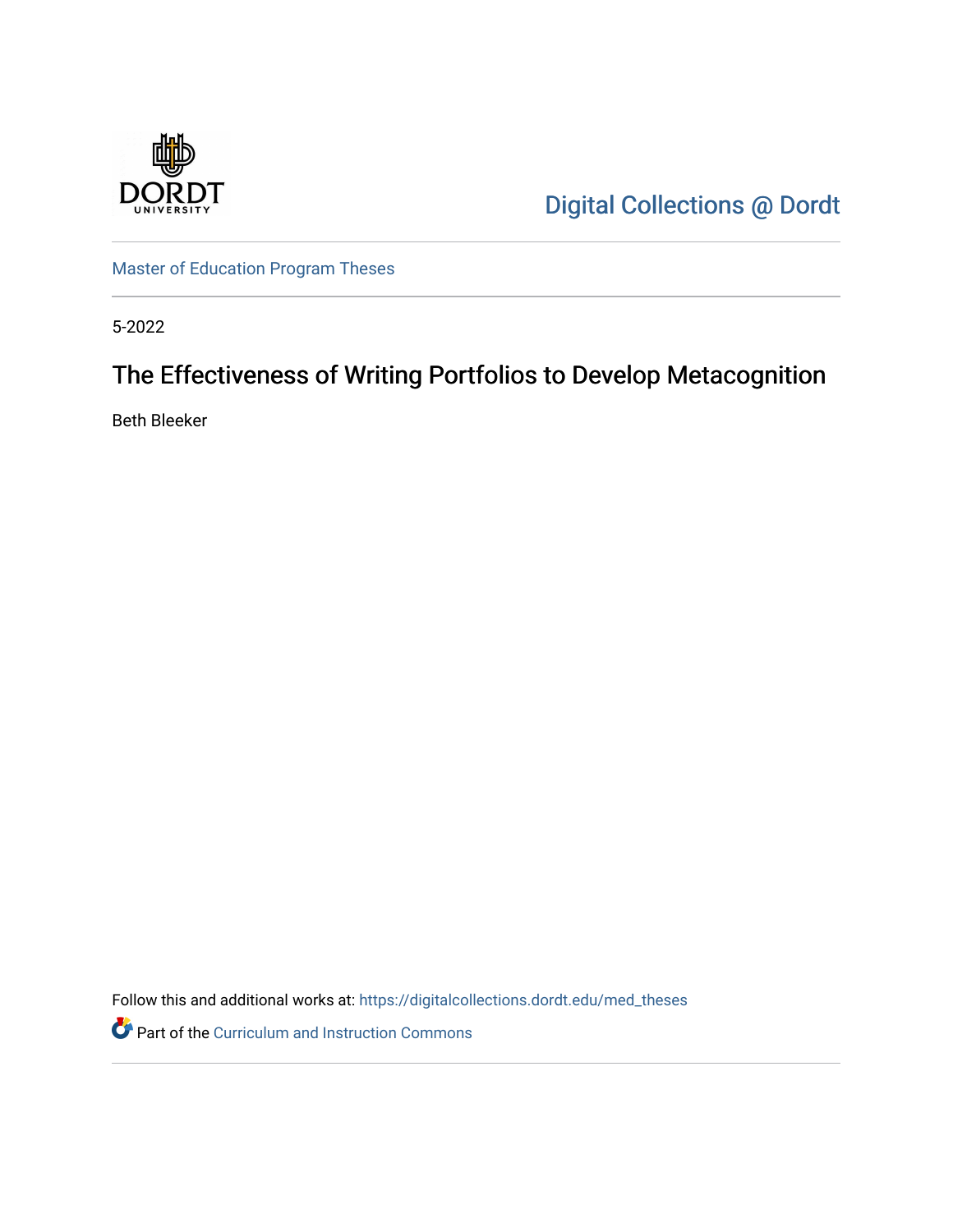# The Effectiveness of Writing Portfolios to Develop Metacognition

# **Abstract**

This action research study investigated the effectiveness of using writing portfolios to develop metacognitive skills. The participants in this study were twelve Grade 9 students from a school in West Michigan. Students were asked to compile a writing portfolio over the course of eight weeks. Students completed a questionnaire and interview before and after compiling their portfolios. The data from the pre and post questionnaire and interview was then compared to determine if there was a significant increase in metacognitive skills after students had completed their portfolios. The results of this study show writing portfolios have a positive impact on metacognitive skill awareness and development.

# Document Type

Thesis

Degree Name Master of Education (MEd)

**Department** Graduate Education

First Advisor Patricia C. Kornelis

Keywords metacognition, writing portfolio

# Subject Categories

Curriculum and Instruction | Education

# **Comments**

Action Research Report Submitted in Partial Fulfillment of the Requirements for the Degree of Master of Education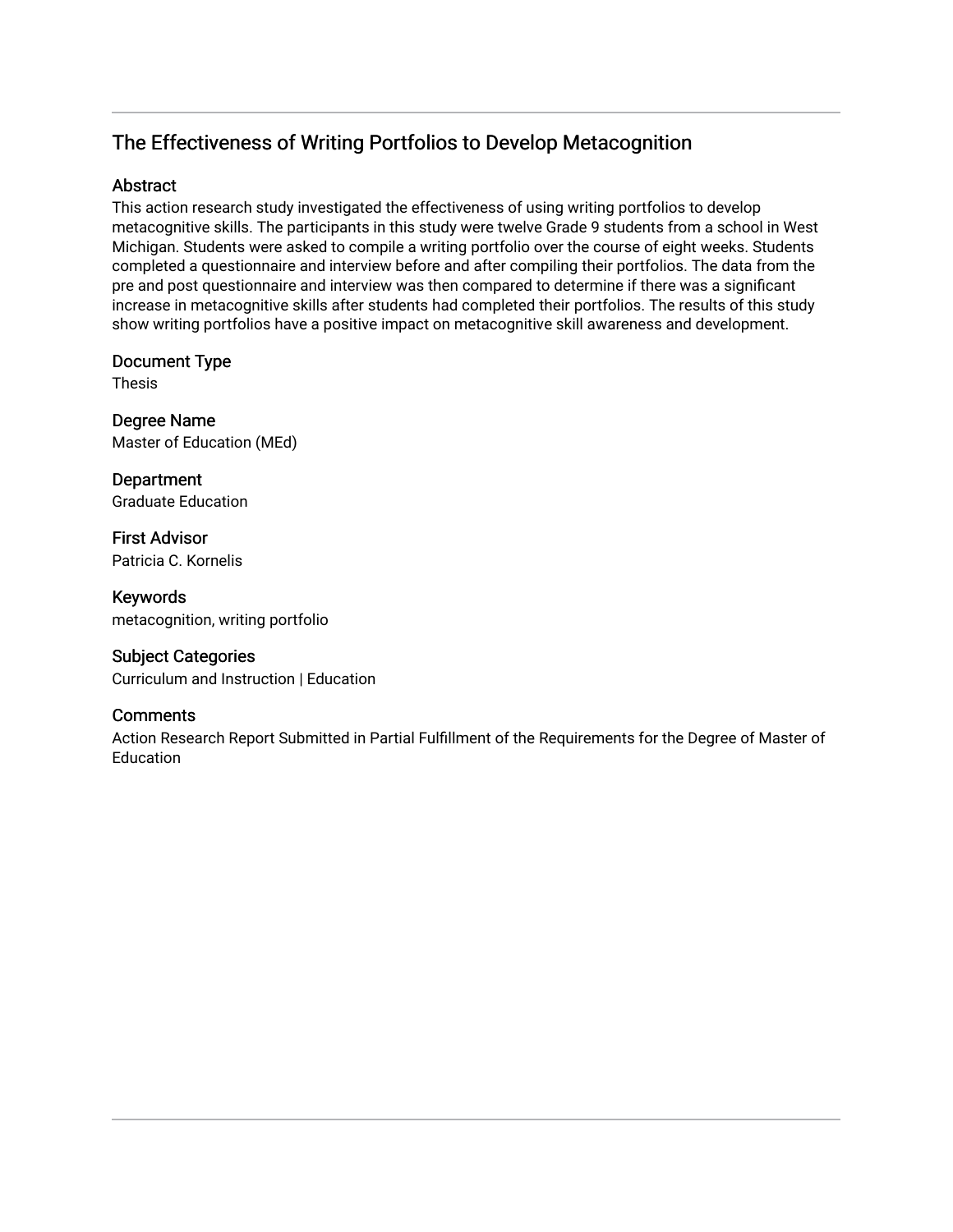The Effectiveness of Writing Portfolios to Develop Metacognition

By

Beth Bleeker

B.S. Baker College, 2018

Action Research Report Submitted in Partial Fulfillment of the Requirements for the Degree of Master of Education

Department of Education Dordt College Sioux Center, Iowa May 2022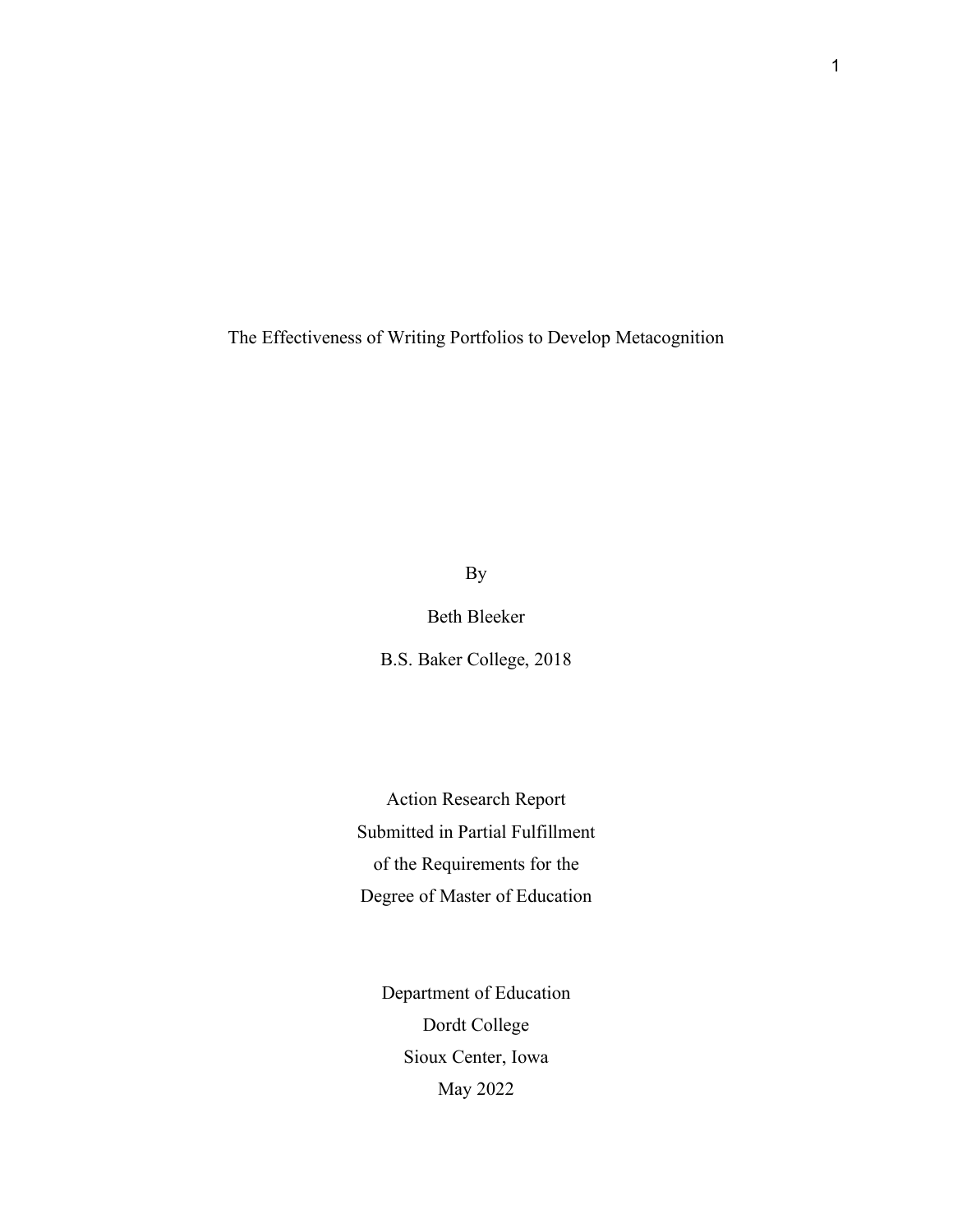# **Acknowledgements**

<span id="page-3-1"></span><span id="page-3-0"></span>In completing this action research project, I would like to thank all of those who have supported me throughout this journey. This project could not have been completed without the willingness of my students to participate in the study. Students, I am so incredibly thankful for the dedication and support you have shown to me over the past year. I would like to thank my family and friends who continually encouraged me throughout this process.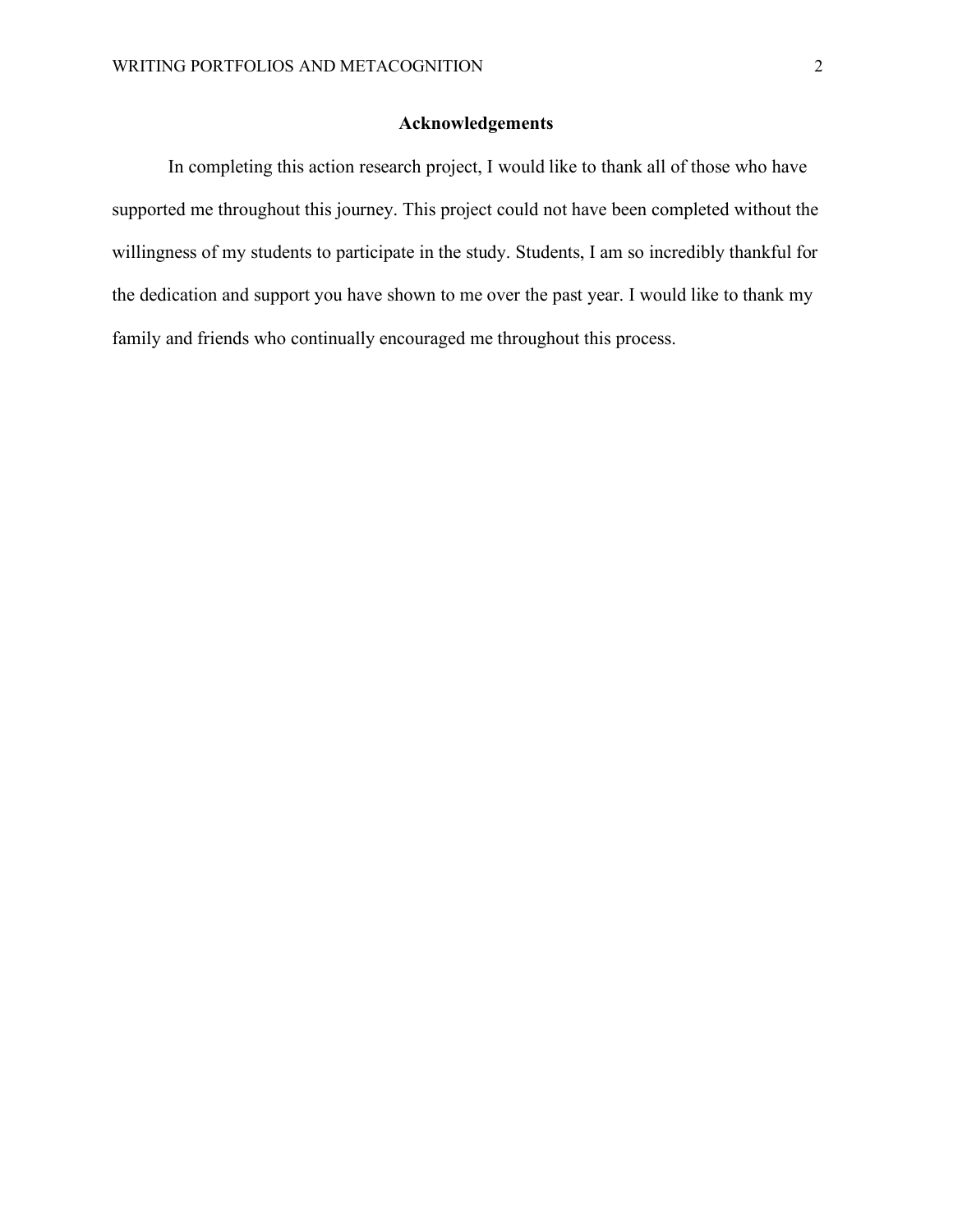# **Table of Contents**

| Appendices |
|------------|
|            |
|            |
|            |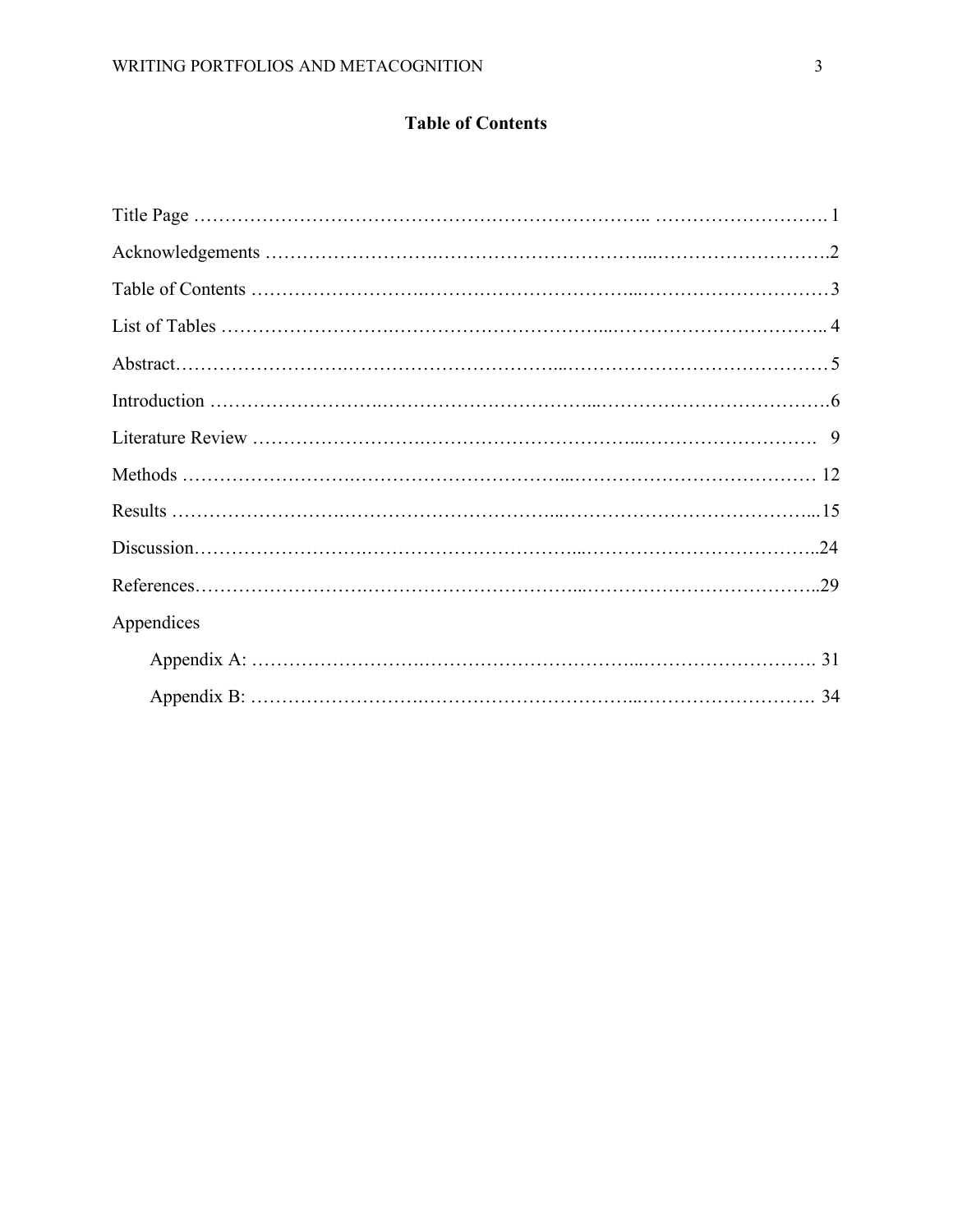# **List of Tables**

<span id="page-5-0"></span>

| Table | Page                                                                             |
|-------|----------------------------------------------------------------------------------|
| 1.    | Individual Student Composite Data from Metacognitive Awareness Questionnaire 16  |
|       |                                                                                  |
| 3.    | Questionnaire Questions Relating to Knowledge & Understanding of Writing         |
|       |                                                                                  |
|       | 4. Mean Scores for Knowledge & Understanding of Writing Strategies 18            |
| 5.    |                                                                                  |
|       |                                                                                  |
|       | 7. Questionnaire Questions Relating to Reflections During the Writing Process 20 |
|       |                                                                                  |
|       | 9. Qualitative Results for Knowledge & Understanding of Writing Strategies 22    |
|       |                                                                                  |
|       | 11. Qualitative Results for Reflections During the Writing Process  24           |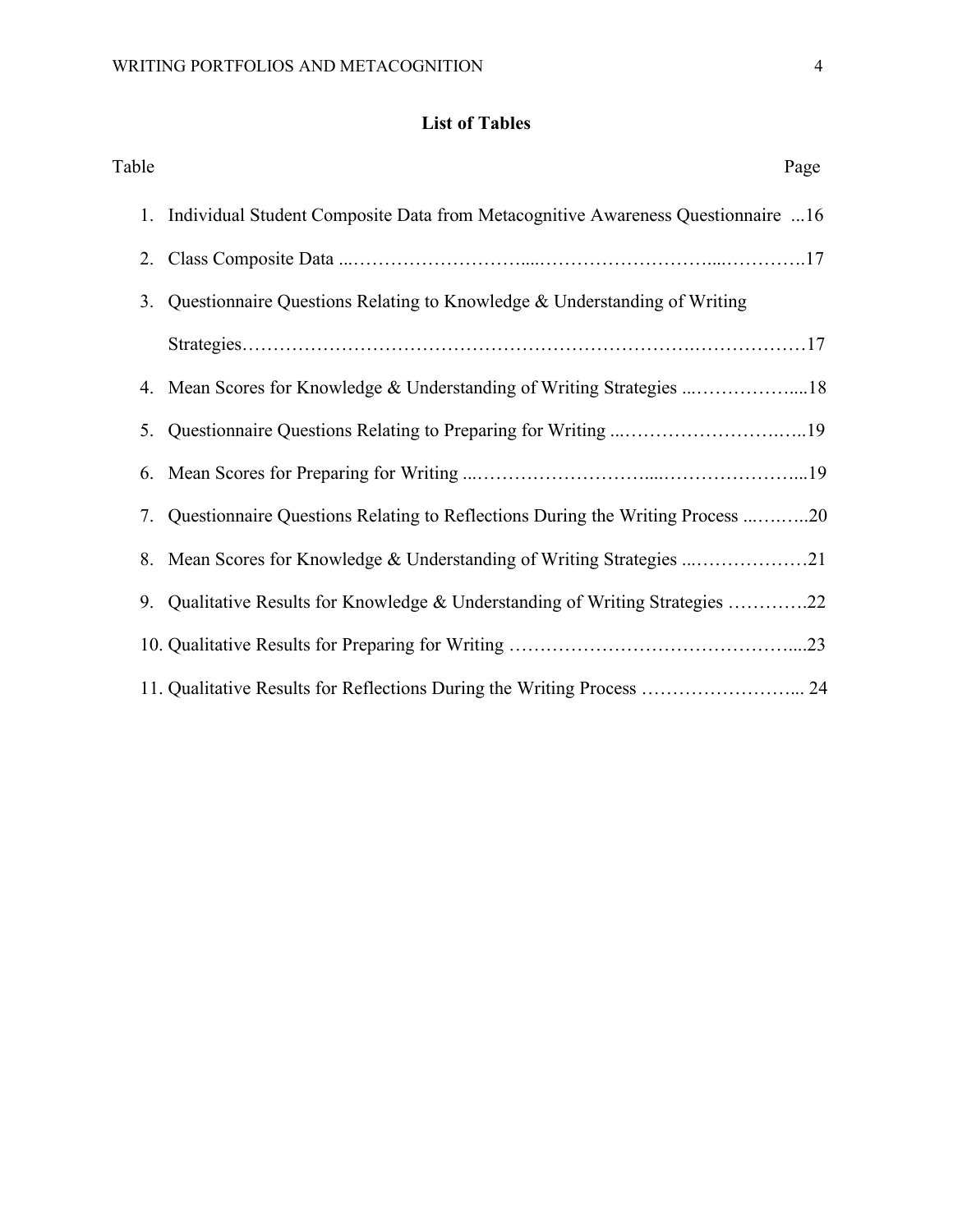#### **Abstract**

<span id="page-6-0"></span>This action research study investigated the effectiveness of using writing portfolios to develop metacognitive skills. The participants in this study were twelve Grade 9 students from a school in West Michigan. Students were asked to compile a writing portfolio over the course of eight weeks. Students completed a questionnaire and interview before and after compiling their portfolios. The data from the pre and post questionnaire and interview was then compared to determine if there was a significant increase in metacognitive skills after students had completed their portfolios. The results of this study show writing portfolios have a positive impact on metacognitive skill awareness and development.

*Keywords:* Metacognition, writing portfolio,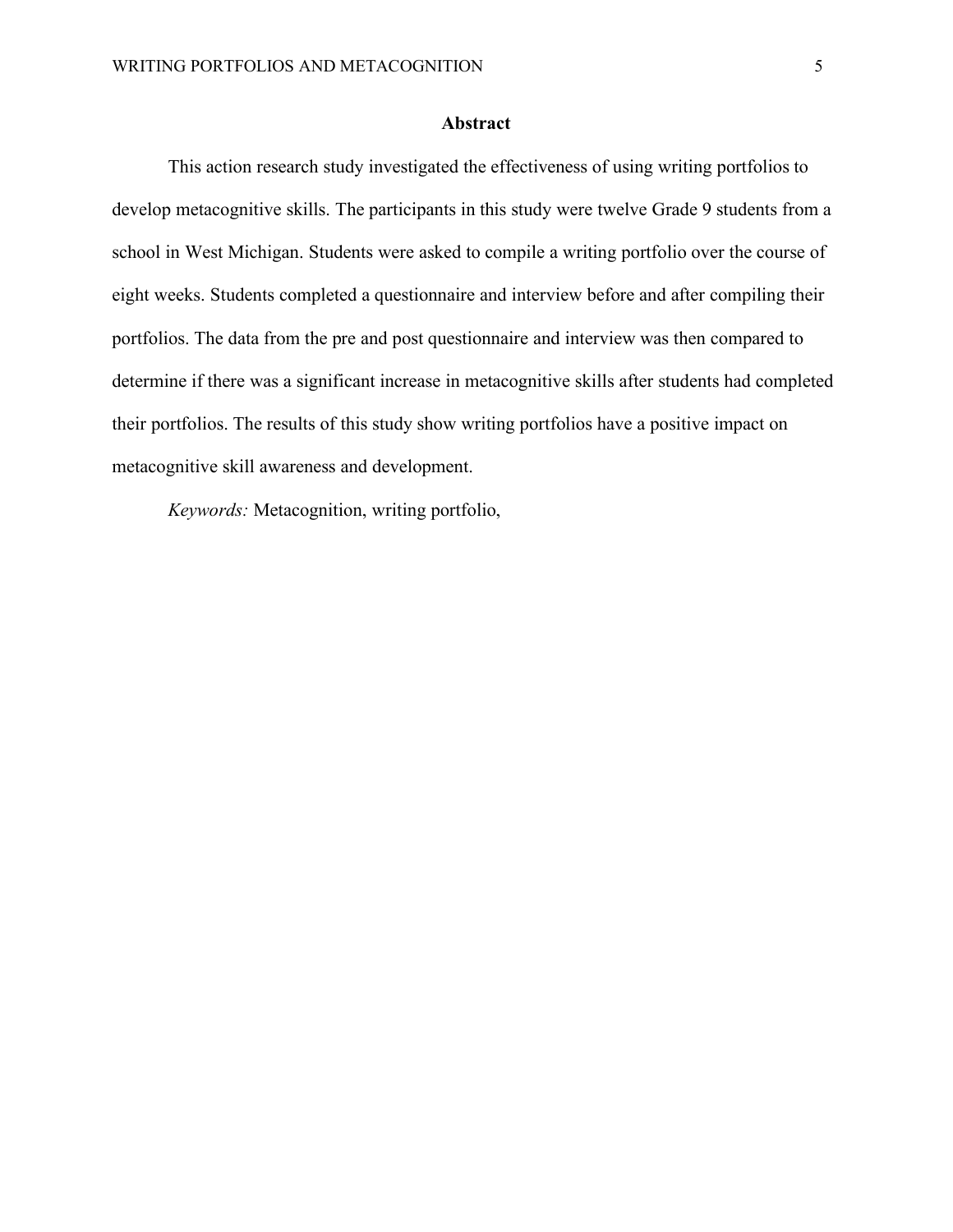<span id="page-7-0"></span>Students often enter the language arts classroom with a fixed mindset about their writing abilities. They have written countless papers in previous years and often dread another composition class. Research studies have shown that there is a "relationship between students' attitudes towards writing, writing self-efficacy and writing achievement" (Bulut, 2017, p. 282). When students enter the language arts classroom with a negative attitude, they are less likely to be highly motivated to write or achieve proficient levels of writing. Much research has been completed on the correlation between motivation and performance and personal reflection (Balta, 2018; Bulut, 2017). One of the major findings is that "the student's self-evaluation of his/her learning process helps to protect self-efficacy and motivation" (Bulut, 2017, p. 282). Without developing the student's positive writing mindset, much of the instruction becomes futile.

Developing a student's positive mindset is just as important as developing understanding of academic skills and concepts (Bulut, 2017). Metacognition is one way to develop a student's understanding of their learning process. It is not enough that students understand what writing is and how to be a good writer. They must understand who they are as a writer, where their strengths and weaknesses lie, and how they can grow as a writer (Balta, 2018).

During a student's high school years, teachers can work extensively to develop the students' mindsets and writing abilities. A study from Carnegie Mellon University (2021) noted that college students are often unprepared to write in the college setting. In fact, the Chronicle of Higher Education (2006) reported that 61% of high school teachers have never required their students to write a paper longer than five pages in length. Similarly, George Washington University (2007) published a study that stated:

first-year undergraduates... students were rarely required to criticize an argument, define a problem and propose a solution, shape their writing to meet their readers' needs, or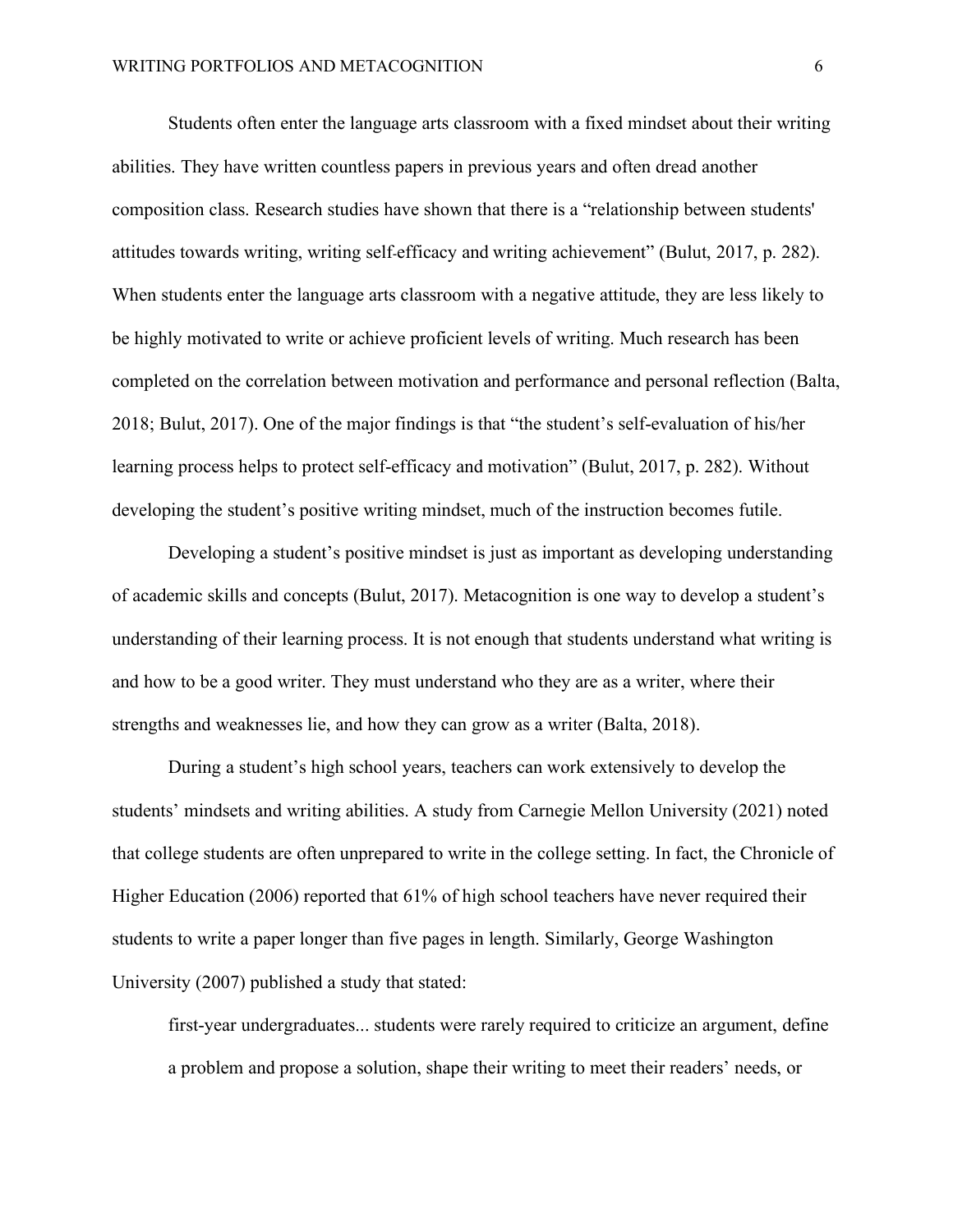revise based on feedback. One of the main reasons that students are unprepared for college level writing is that they often "lack the metacognitive skills to recognize the areas in which their prior knowledge and skills are insufficient – and thus which skills they need to work to improve. (para. 3)

One way to develop metacognitive skills is through the use of portfolios, and, according to Rolheiser, Bower, and Stevahn (2000), the use of writing portfolios has increased in the last decade. The portfolio "can be used as an alternative to high-stakes assessment, can support writing instruction, and student learning" (Lam, 2016, p. 1900). The main goal of a writing portfolio is "to get students to reflect on their work, motivating them to take ownership of their learning and set future goals" (Rolheiser, Bower, & Stevahn, 2000).

The purpose of this study was to determine the effectiveness of using writing portfolios to develop metacognitive skills in high school students. To address this purpose, the following research question was explored.

#### **Research Question**

1. Does the use of writing portfolios develop metacognitive skills in high school students? **Definition of Terms**

For this study, the following definitions of key terms have been used. The definitions are the work of the researcher, unless otherwise noted.

Assessment for Learning**:** Cambridge Assessment (2022) defines assessment for learning as "essential teaching strategies during learning to help teachers and students evaluate progress in terms of understanding and skills acquisition, providing guidance and feedback for subsequent teaching and learning" (p. 9).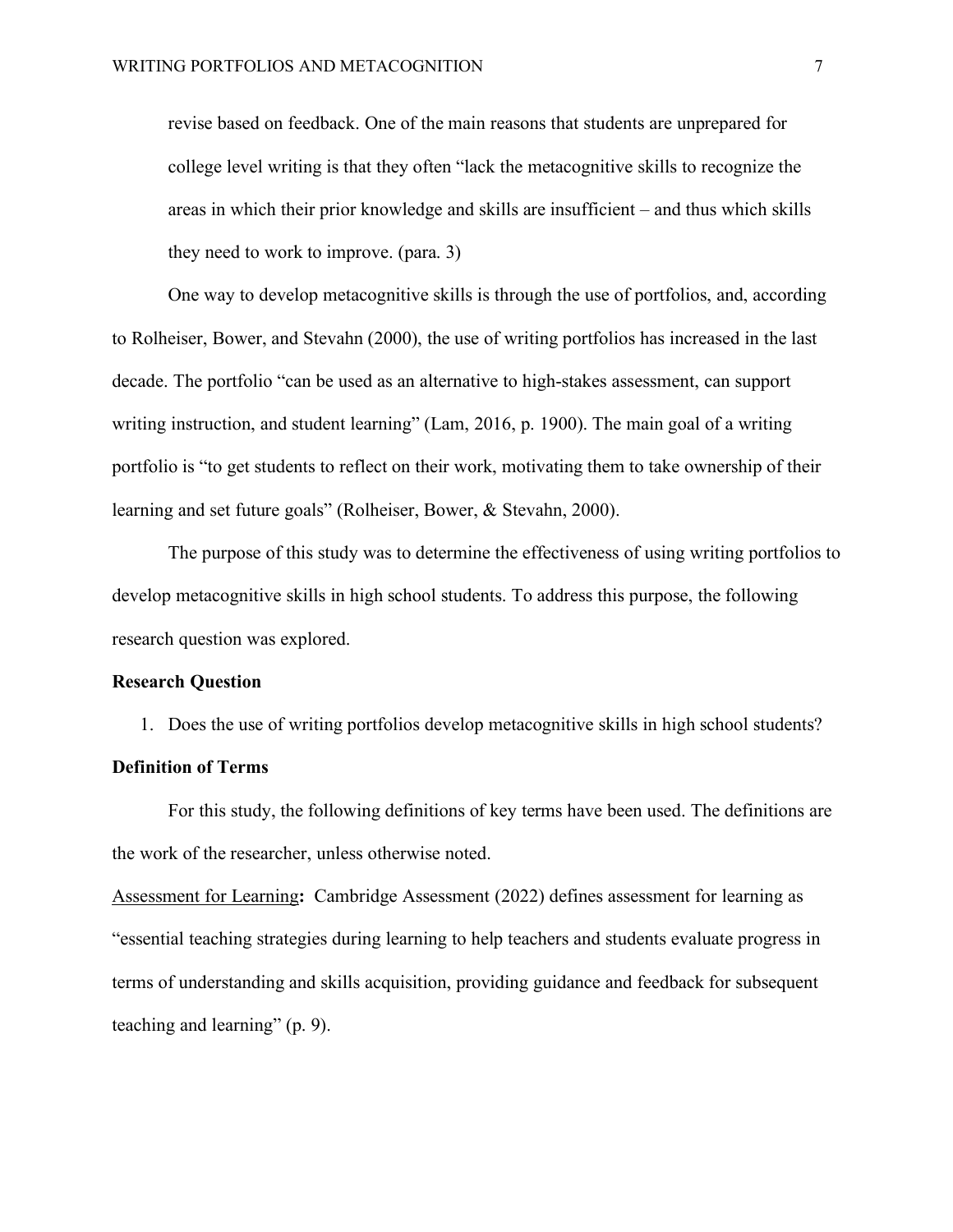Metacognition: Vanderbilt's Center for Teaching (2022) defines metacognition as "processes used to plan, monitor, and assess one's understanding and performance" (para. 1). Additionally, Cambridge Assessment (2022) defines metacognition as "'thinking about thinking'. It refers to the processes used to plan, monitor and assess one's understanding and performance. Metacognition includes a critical awareness of a) one's thinking and learning and b) oneself as a thinker and learner" (p. 9).

Metacognitive Skills: "specific skills such as monitoring understanding, identifying breakdown of comprehension, identifying strategies that improve understanding, adjusting pace of learning, maintaining a proper attitude, and creating a check-in system are referenced. (University of Waterloo, 2021, para. 2).

Motivation: Motivation is the "internal state or condition that activates behavior and gives it direction; desire or want that energizes and directs goal-oriented behavior; influence of needs and desires on the intensity and direction of behavior (Huitt, 2011, para. 1).

Reflection: "the discernment of the relation between what we try to do and what happens in consequence" (Bowman et al., p. 2016, p. 1).

Self-Efficacy**:** Self-efficacy, according to the Carey and Forsyth (2009), "refers to an individual's belief in his or her capacity to execute behaviors necessary to produce specific performance attainments" (para. 1)

Self-Evaluation: Davis (2021) defines self-evaluation as "a mental process you can use to grow your understanding of who you are, what your values are, and why you think, feel, and act the way you do" (para. 3).

Writing Portfolio: Pulsen, Pulsen, and Meyer (1991) define a portfolio as "a purposeful collection of student work that exhibits the student's efforts, progress, and achievements in one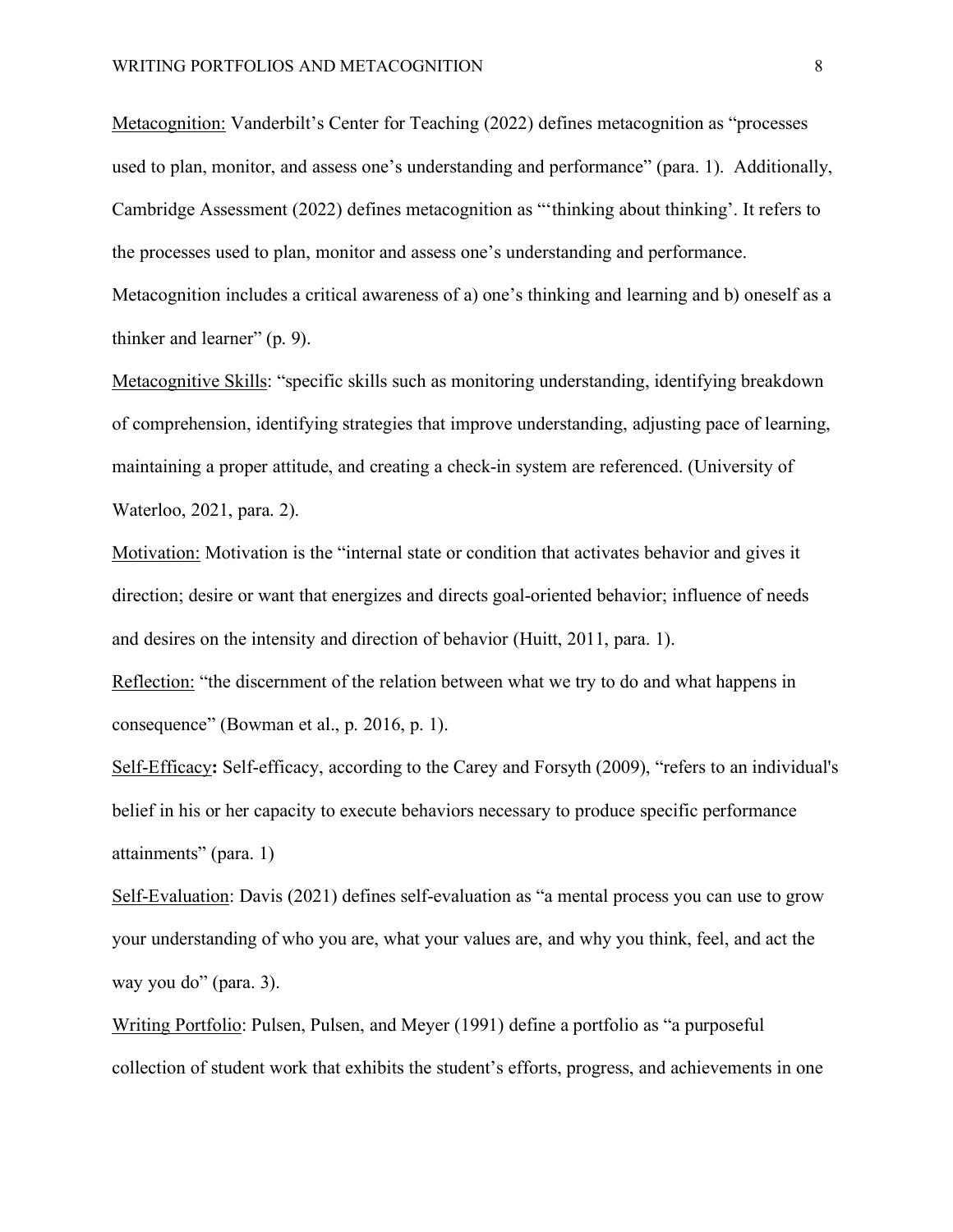or more areas" (para. 1). The specific writing portfolios referred to in this study were completed in a composition class and consist of several writing samples from students.

#### **Literature Review**

<span id="page-10-0"></span>Writing well is often a challenge for many high school students; because they believe they lack the competency to write well, they often struggle with motivation (Bulut, 2017). "Although it is a cognitive process, writing competency is associated with motivation. The low writing motivation is sourced from low writing self-efficacy, low self-regulation, and high writing anxiety" (Balta, 2018, p. 234). One method of improving motivation in struggling writers in is by developing metacognitive skills (Belgrade, 2013). Metacognition "occurs when students are regularly encouraged to make judgments about their achievements, reflect on these judgments, and then communicate what they have learned" (Belgrade, 2013, p. 337). Writing instruction lends itself to developing students' metacognitive skills (Balta, 2018, Chanski, 2015).

Developing metacognitive skills is the responsibility of classroom teachers. What the teacher communicates about writing proficiency is important. Chanski (2015) stated that much writing assessment is based on the final product, but this often communicates to students that their writing process is not as important as their completed work. Assessment of writing must take into consideration the process of writing not just the product. Students must be made aware of how important the writing process is for their metacognitive development.

Metacognition and reflection have become more prevalent areas of interest in education communities in recent years (Balta, 2018; Bowman, et. al., 2016; Taczak & Robertson, 2017). Skilled writers utilize metacognition throughout the writing process. The metacognitive process consists of three different types of knowledge: "declarative knowledge, the knowledge about what to do; procedural knowledge, the knowledge of how to do something; and conditional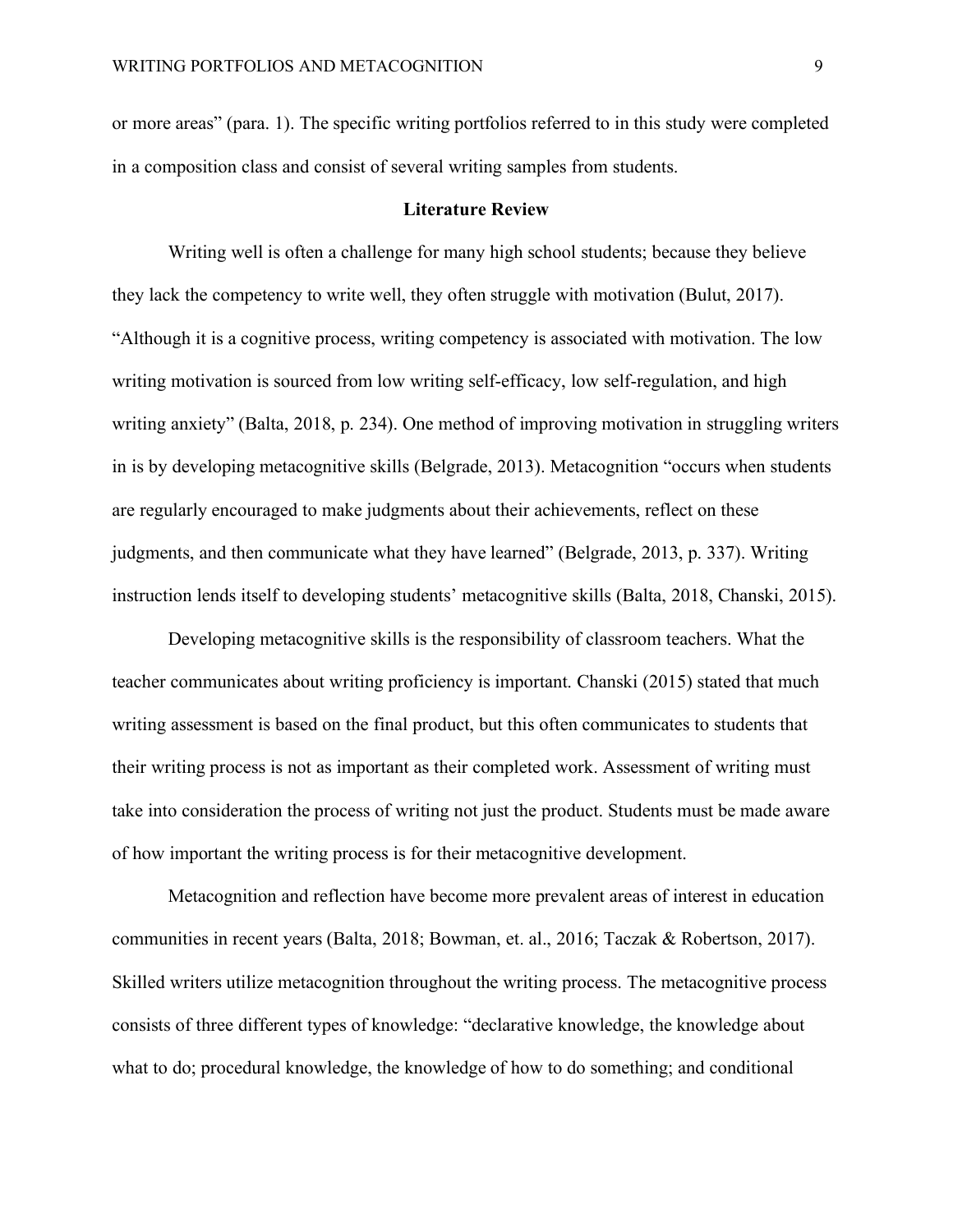knowledge, knowledge about when to use a procedure" (Balta, 2018, p. 234). Each of these aspects of knowledge must be considered in instructional design so that students will develop well-rounded metacognitive practices. Balta (2018) also stated, "One of the biggest mistakes in education is to focus on what students think rather than how they think." Developing metacognitive skills can be beneficial for students of all ages. Reflection on how a student thinks is now part of the curriculum for thousands of schools around the country (Taczak & Robertson, 2017).

Assessment as learning, as in the use of writing portfolios, can "integrate teaching and learning, especially when teachers use appropriate feedback information to improve student writing and to further improve instruction" (Lam, 2016, p. 1906). In more recent years, educators have come to agree that portfolios are an acceptable way to develop writing skills and provide products that can be assessed (Lam, 2016). The combined use of portfolios and metacognitive skills can achieve the goal of improving both writing skills and student motivation. Bowman, et. al. (2016) completed a study on the use of ePortfolios in developing metacognitive practices. The research found:

For over a decade, the use of ePortfolios have been promoted in higher education to support student learning, serving as both a product of academic coursework and as a process that supports metacognitive thinking. Specifically, the act of reflection...can facilitate the active process of retrieving knowledge in order to apply it to a novel situation and increase a students' ability to reach higher order thinking skills… (Bowman et al., 2016, p. 2)

Bowerman's (2016) study included data from 19 college faculty over the course of a semester. About half of the faculty utilized a portfolio approach to assessment, while the others maintained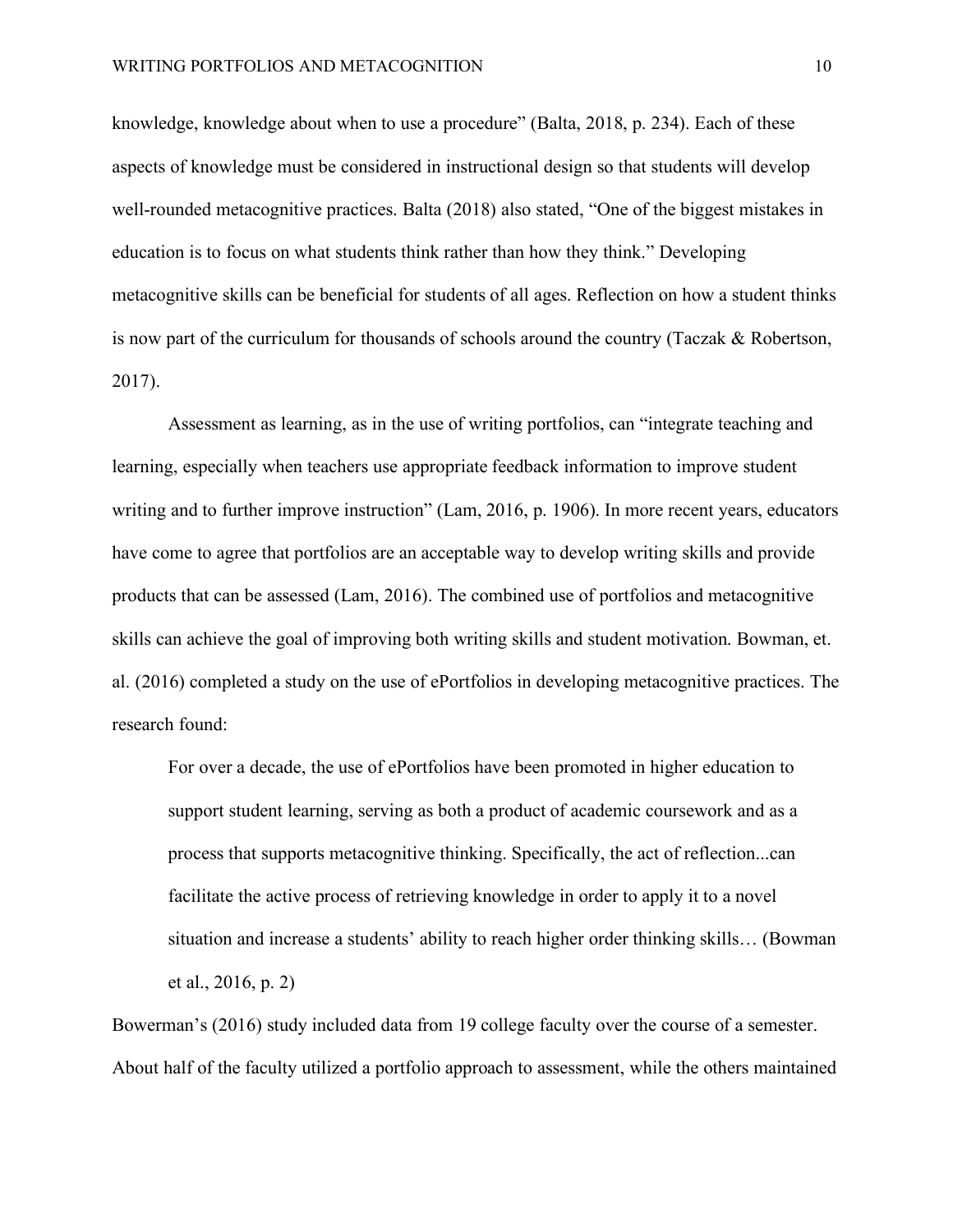a traditional assessment. Each of the students completed a reflection as part of their portfolio. Each reflection was scored on a rubric and that data was then compared between the two groups of students. This study showed significant correlation between the use of a portfolio and the development of metacognitive skills. Several of the instructors found the portfolio format to be more conducive to allowing students to reflect on their writing process.

Farabian and Azarzamini's (2018) study on writing portfolios researched the impact of portfolios on EFL learners' metacognitive and writing performance. This study sought to identify the role of portfolios in EFL writers by utilizing a metacognitive writing questionnaire as well as a student attitude questionnaire. Farabian and Azarzamani (2018) studied 69 undergraduate TEFL students with varying abilities in the English language. Students were split into a control and experimental group and were given the same writing task. Students in the experimental group were asked to engage in several different reflective practices throughout the building of their portfolios. The findings of this research showed that portfolios "significantly contribute to empowering both the metacognitive and writing proficiency of EFL learners" (p. 2).

Limited studies have been conducted on the use of writing portfolios in a general education classroom. A few studies have been completed with EFL students and have shown portfolios to be an effective way to develop metacognitive skills in these students (Abhakorn, 2014; Farahian & Avarzamani, 2018.) "It was found that learners' personal and strategic knowledge improved considerable through the portfolio treatment" (Farahian & Avarzamani, 2018, p. 12). Abhakorn (2014) also completed a study investigating the use of student portfolios to develop students' metacognition in English as a Foreign Language Learning. One of his conclusions was that using metacognitive practices with writing portfolios can easily become too much and feel forced. With his learners, he felt that these practices would have been better suited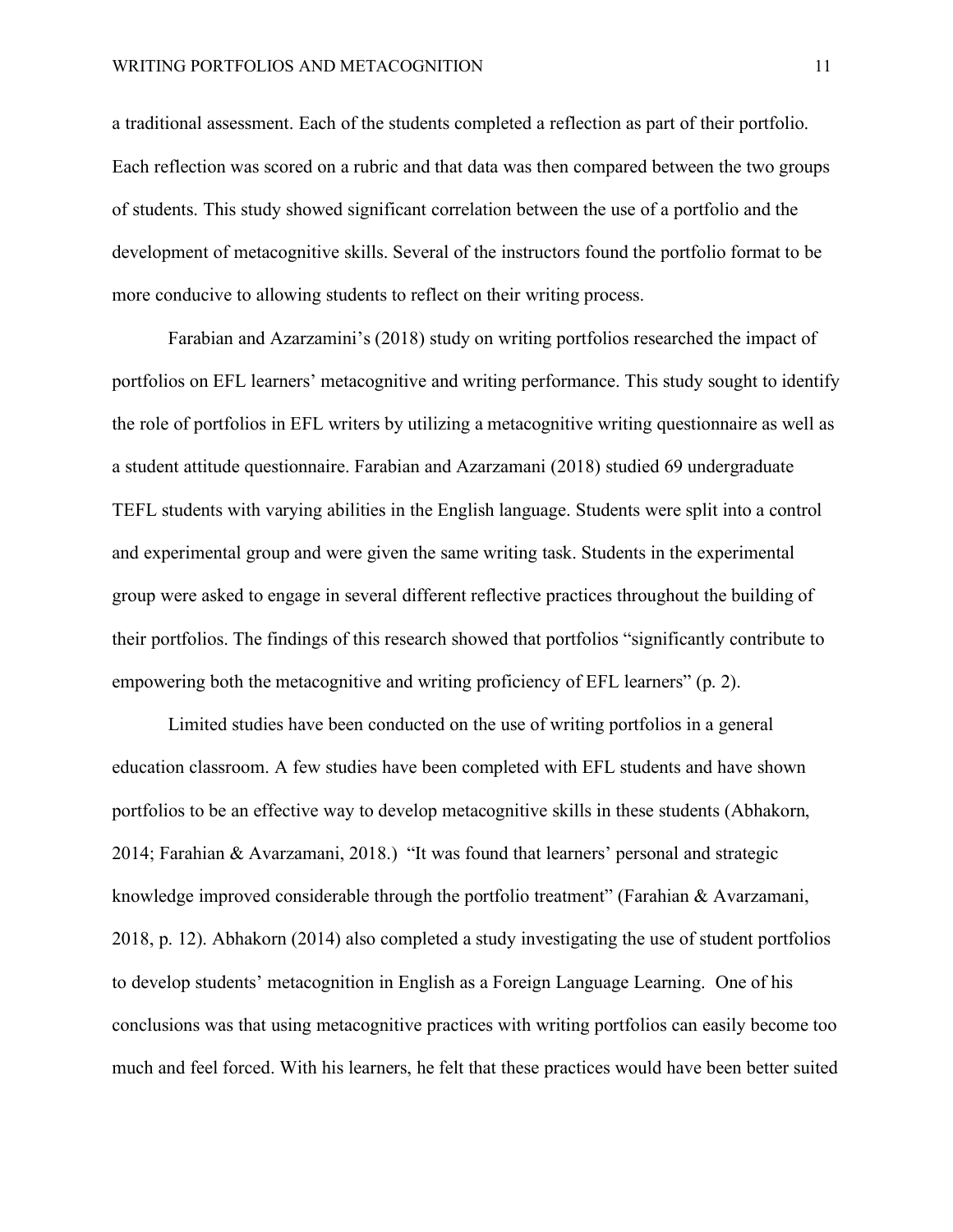for more "mature learners" (Abhakorn, 2014, p. 52). Mature learners could be understood as those who have a better command of the English language.

To understand students' command of metacognition, instructors need tools to measure metacognitive skills. There are several tools that can be used in the classroom to both measure and develop students' metacognitive skills. Farahain and Avarzamani (2018) utilized a metacognitive writing questionnaire in their study to collect data on their students' understanding and command of metacognitive skills. This questionnaire was given at the beginning of the study and then again at the end. The data was collected and compared to show growth in metacognitive skill. Farahain and Avarzamani (2018) also utilized student reflective sheets. These allowed students to reflect on their learning throughout the process of developing their portfolios. These reflective sheets allowed students to "have a chance to write about their writing experiences in order to reflect more deeply on the process of their writing development and progress" (Farahian & Avarzamani, 2018, p. 6). Chanski (2015) cited that writing logs, interviews, self-grading exercises, reflections, and rubrics were all helpful instruments.

Research on the effectiveness of writing portfolios and the awareness of metacognitive skills may be linked together to determine if a combined approach to writing portfolios and metacognitive skills is an effective approach to writing instruction.

## **Methods**

## <span id="page-13-0"></span>**Participants**

This study was conducted with a group of grade 9 students from a private, Christian school in the Midwest. These students range from 14 to 15 years of age. This group of 12 students make up the 9th grade Language Arts class for this school. All the students from this class were included in the study. All students are Caucasian and are from middle class families.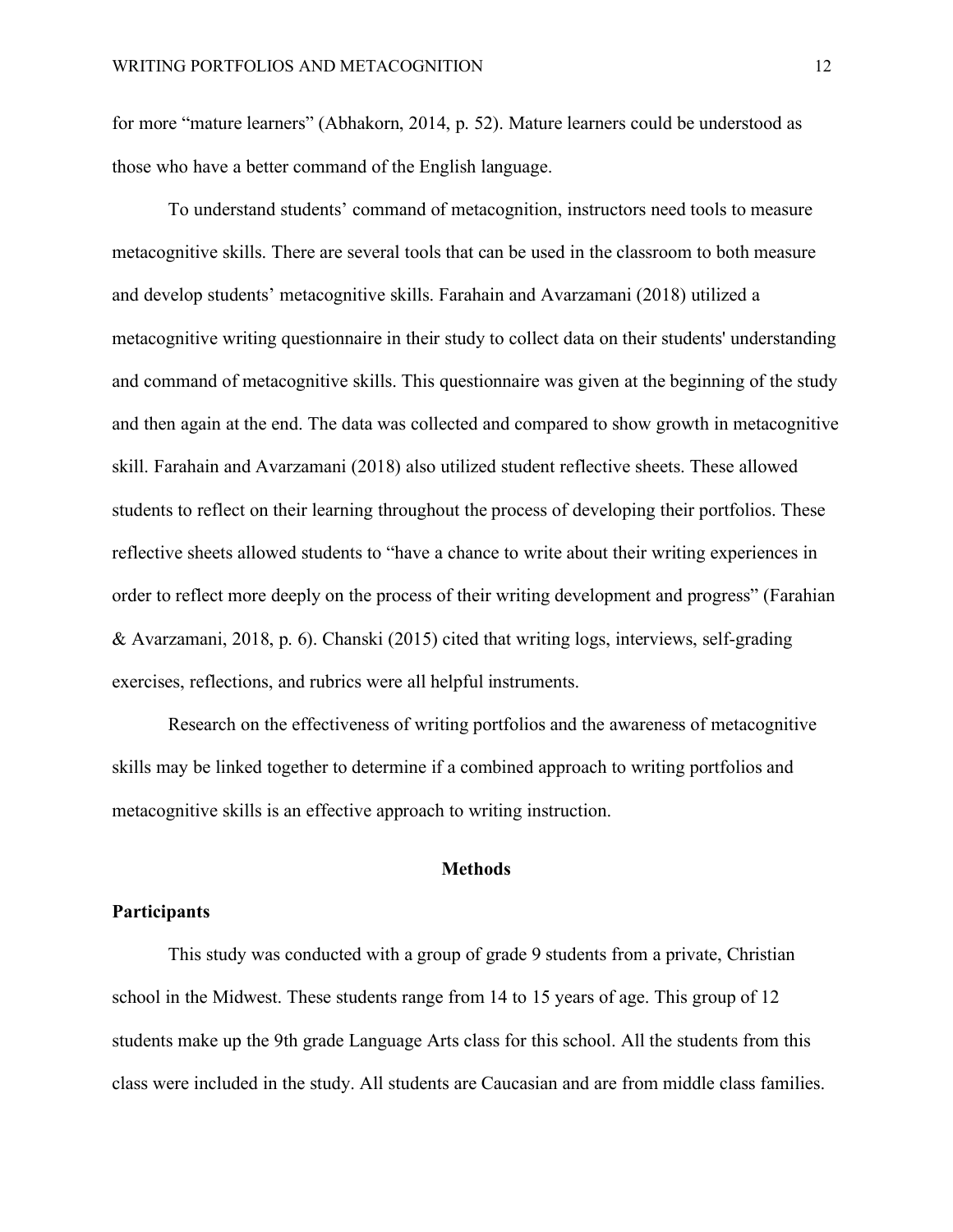These students are representative of the school as a whole. Most of the students in this school are from conservative, middle class families.

#### **Materials**

This study utilized a metacognitive awareness questionnaire which was adapted from Farahian's (2015) study on writing metacognitive awareness in EFL students. Adaptations were made to the questionnaire because many of the question in the original study were designed for EFL learners. The questionnaire utilized a Likert scale 1-5 rating where students rated to what extent they agreed or disagreed with each statement (See Appendix A).

Students completed the questionnaire in a Google Form. This allowed the data to be exported into a spreadsheet to be analyzed. The students' names were collected only to ensure all students had completed the questionnaire. These names were not included in the reports of the results. These results were compared with the post-questionnaire results where patterns of growth were sought.

This questionnaire was piloted with a group of grade 10 composition students. The students gave feedback that allowed the questionnaire questions to be clarified. The median score for the pilot of the questionnaire was 163.57. While this was not an accurate representation of pre- or post- test data, it is a reference point for the future results.

Students also completed a cognition interview, adapted from Farahain's (2015) study, before as well as after completing their writing portfolios (See Appendix B). The questions in this interview allowed students to expound on their understanding of metacognitive skills. The questions focused on knowledge of cognition and regulation of cognition. Students were able to explain their understanding of the writing process. This qualitative aspect of the research study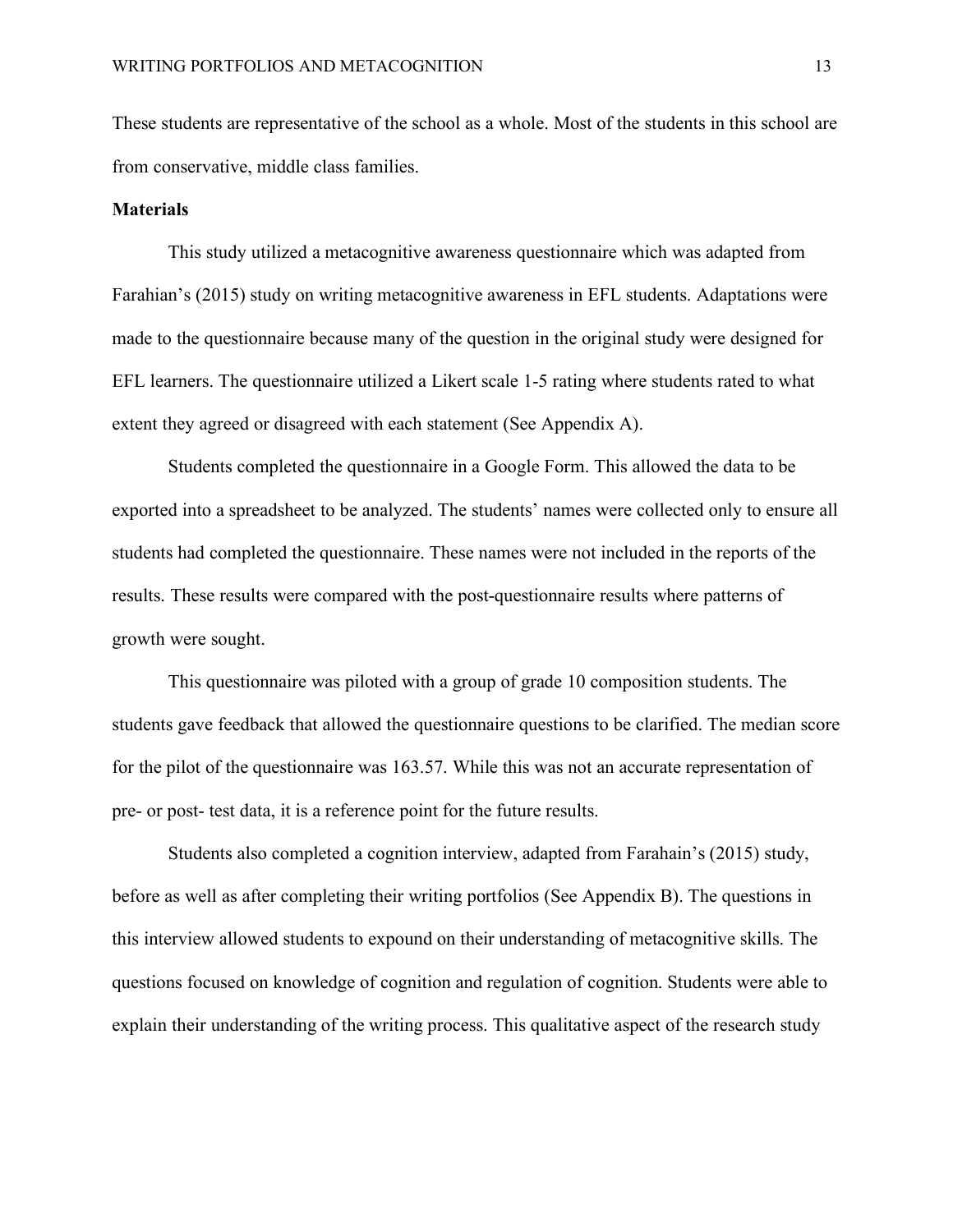provided additional information outside of the quantitative metacognitive awareness questionnaire.

### **Design**

This study is a mixed-methods study that explored the relationship between the use of writing portfolios and the development of metacognitive skills. All students participated in the writing portfolio process and all students completed the same metacognitive awareness questionnaire and cognition interview both before and after the writing portfolio exercises.

#### **Procedure**

The students who participated in this study had not engaged in any writing activities this school year. At the beginning of the study, the students completed the metacognitive awareness questionnaire (See Appendix A). Students also completed a cognition interview (See Appendix B). For the next eight weeks, students engaged in writing activities, and with each writing activity, students engaged in practice with a metacognitive skill. Students were able to practice each skill throughout the process of building their writing portfolios. After the students completed their writing portfolios, they again completed the metacognitive awareness questionnaire (See Appendix A). The same questions appeared on this questionnaire and appeared in the same format. The cognition interview was completed again at the end of the eight weeks. The results from the cognition interview were organized in a spreadsheet that compared the first and second sets of responses for each student. The questions from the cognition interview were separated out by categories that aligned with those used in the metacognitive awareness questionnaire.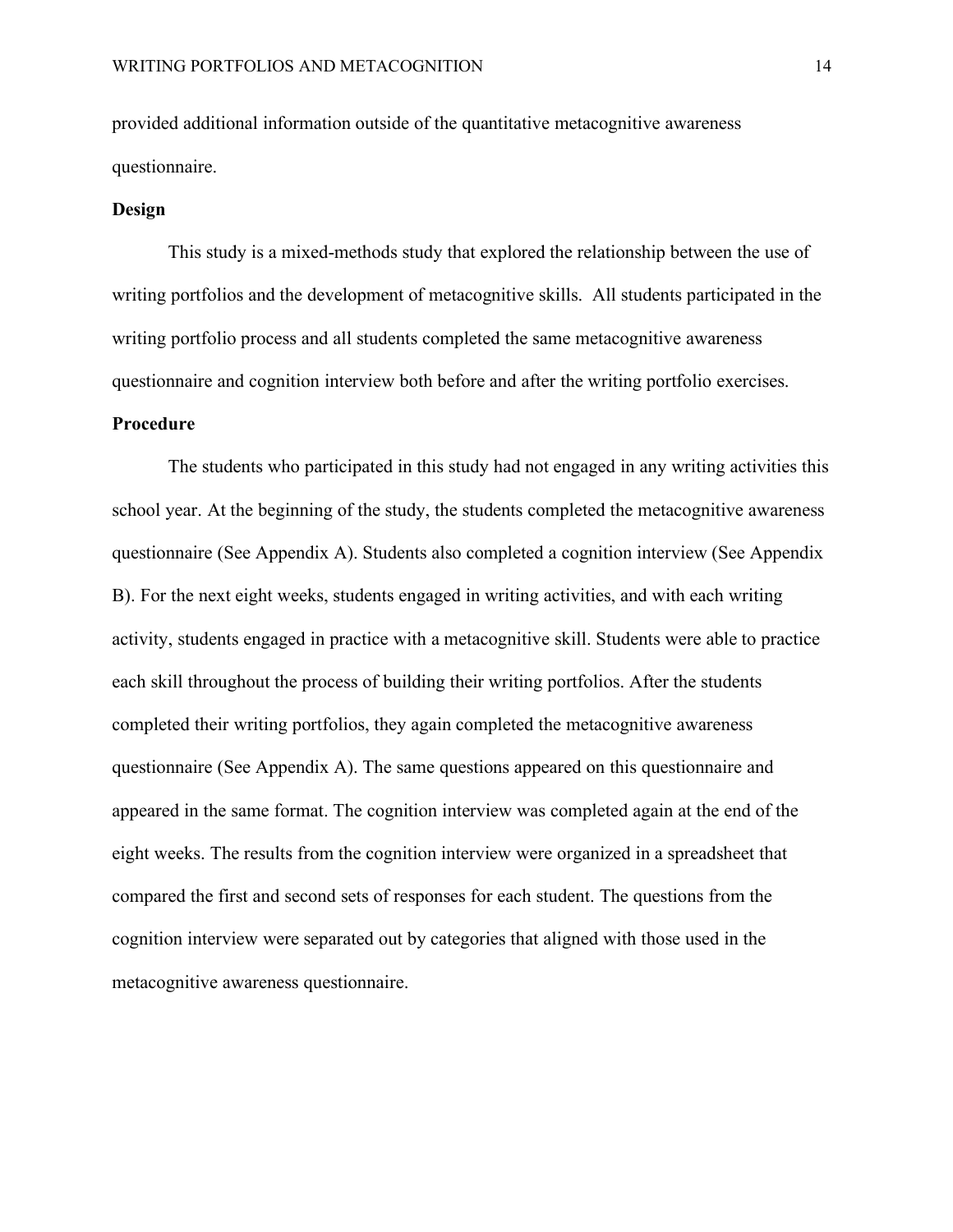# **Results**

<span id="page-16-0"></span>The purpose of this study was to determine if the use of writing portfolios had an impact on the metacognitive skills of the student. A metacognitive awareness questionnaire was administered before and after compiling the writing portfolio to measure the growth of students' metacognitive skills. Table 1 shows the composite scores from the first and second metacognitive awareness questionnaire as well as the difference in the composite score for each student.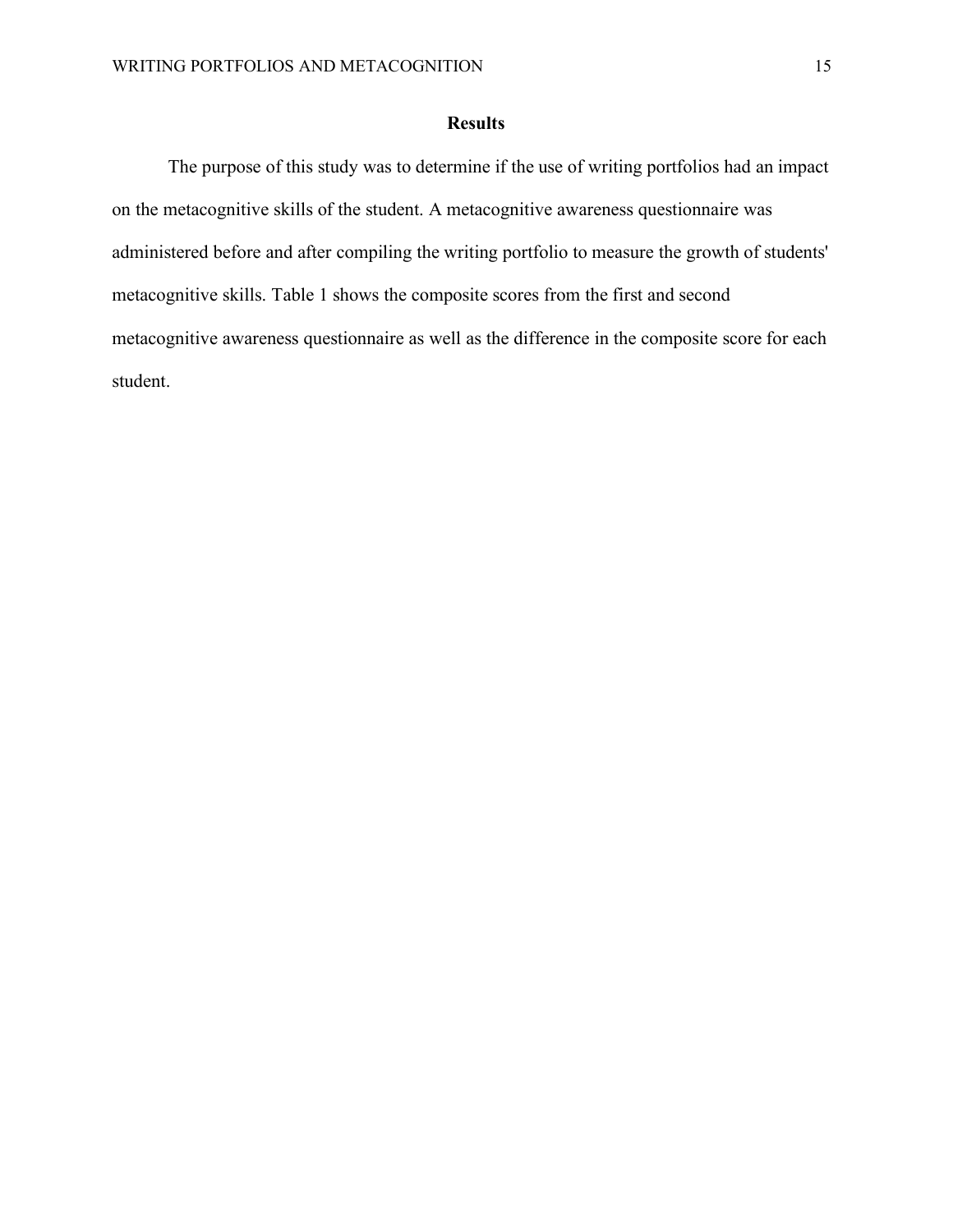# **Quantitative Data**

# **Table 1**

*Individual Student Composite Data from Metacognitive Awareness Questionnaire*

|            | Initial Metacognitive<br>Awareness<br>Questionnaire<br><b>Composite Score</b> | Final Metacognitive<br>Awareness<br>Questionnaire<br>Composite Score | Difference in<br>Composite |
|------------|-------------------------------------------------------------------------------|----------------------------------------------------------------------|----------------------------|
| Student 1  | 126                                                                           | 199                                                                  | 73                         |
| Student 2  | 109                                                                           | 168                                                                  | 59                         |
| Student 3  | 143                                                                           | 138                                                                  | $-5$                       |
| Student 4  | 157                                                                           | 178                                                                  | 21                         |
| Student 5  | 152                                                                           | 182                                                                  | 30                         |
| Student 6  | 123                                                                           | 149                                                                  | 26                         |
| Student 7  | 105                                                                           | 132                                                                  | 27                         |
| Student 8  | 137                                                                           | 166                                                                  | 29                         |
| Student 9  | 138                                                                           | 137                                                                  | $-1$                       |
| Student 10 | 108                                                                           | 144                                                                  | 36                         |
| Student 11 | 98                                                                            | 106                                                                  | 8                          |
| Student 12 | 106                                                                           | 110                                                                  | $\overline{4}$             |

All but two of the twelve students showed growth in their composite scores. The growth in composite scores ranged from -5 to 73. Table 2 shows a comparison of the average of the composite scores in the initial and final questionnaire scores.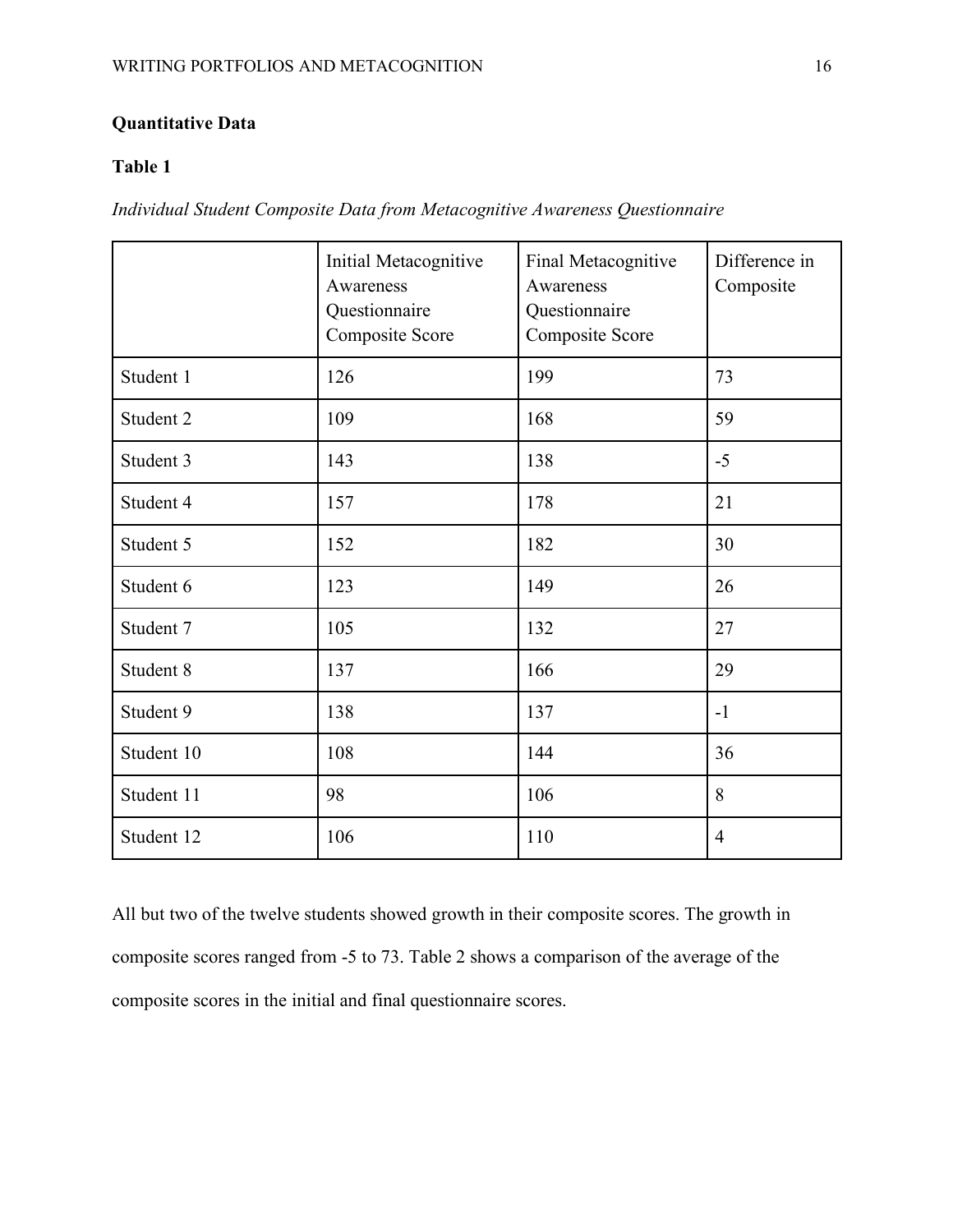# **Table 2**

*Class Composite Data*

| Initial Questionnaire Mean Composite | 125.1667 |
|--------------------------------------|----------|
| Final Questionnaire Mean Composite   | 150.75   |
| p-value                              | 0.0029   |

The results of the student data showed a 25.58 growth in average composite score between the initial and final metacognitive awareness questionnaire. The p-value for this data was calculated to be 0.0029, which is very statistically significant.

The questionnaire was broken down into three categories: knowledge and understanding of writing strategies, preparing for writing, and reflection during the writing process.

# *Knowledge & Understanding of Writing Strategies*

## **Table 3**

*Questionnaire Questions Relating to Knowledge & Understanding of Writing Strategies*

# **Questionnaire Questions Relating to Knowledge & Understanding of Writing Strategies**

I find myself applying writing strategies with little difficulty.

I know when to use a writing strategy.

I know which strategy best serves the purpose I have in my mind.

I know what to do when the strategies I employ are not effective.

Table 3 presents the questions from the metacognitive awareness questionnaire relating to the knowledge and understanding of writing strategies. Students were asked to rate themselves on a Likert scale, 1 being "strongly disagree" and 5 being "strongly agree." The mean and standard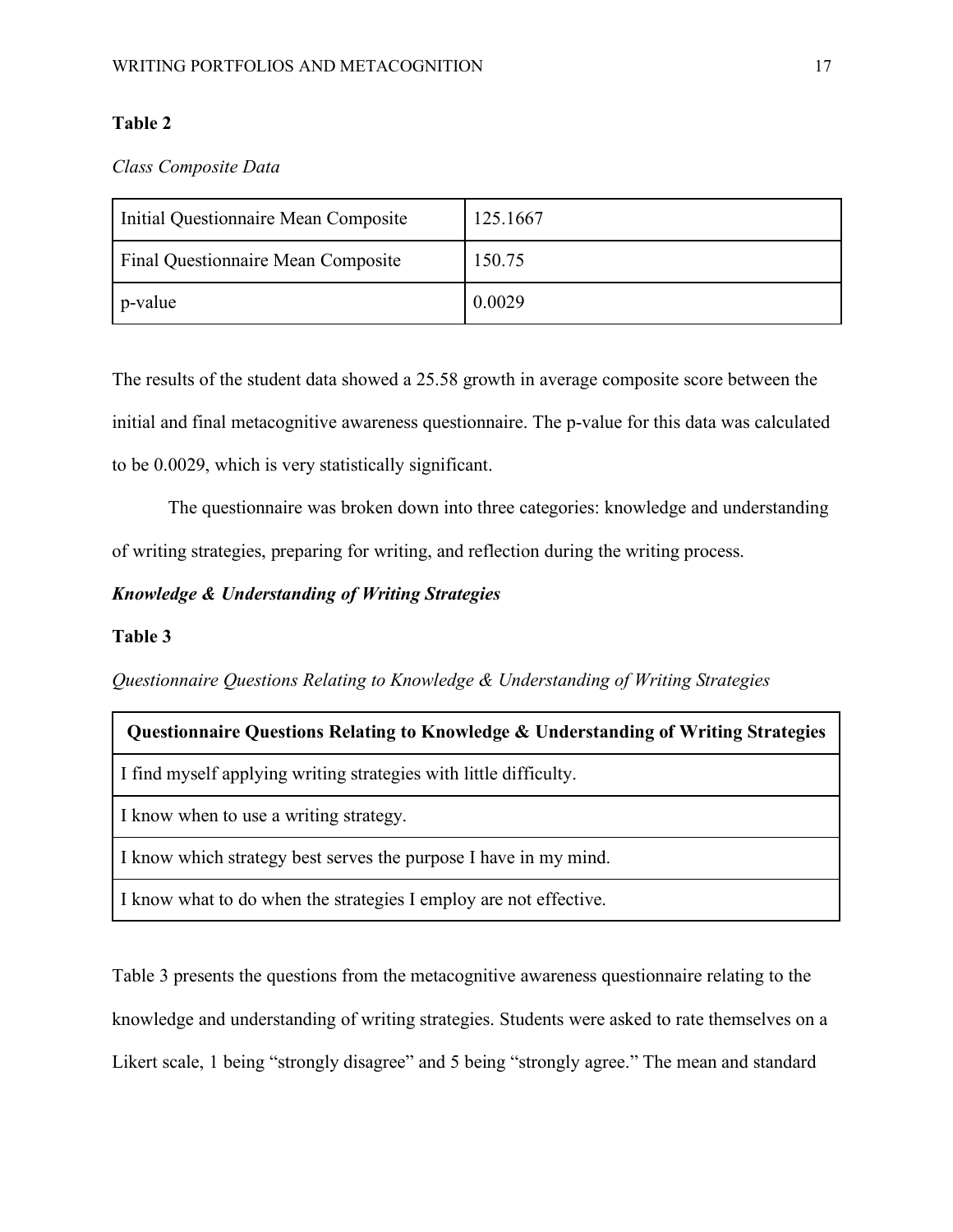# deviation scores of both initial and final questionnaire responses for these questions were

calculated and are shown in Table 4.

### **Table 4**

## *Knowledge & Understanding of Writing Strategies Data*

|                                                                      | Initial |               |                  | Final         |           |         |
|----------------------------------------------------------------------|---------|---------------|------------------|---------------|-----------|---------|
|                                                                      |         | Questionnaire |                  | Questionnaire |           |         |
| Likert Scale from (1 - Strongly Disagree) to 5                       |         |               |                  |               |           | P-      |
| (Strongly Agree)                                                     | M       | <i>SD</i>     | $\boldsymbol{M}$ | <i>SD</i>     | T-Stat    | Value   |
| I find myself applying writing strategies with little<br>difficulty. |         | 2.25 2.20455  | 3.15             | 0.93182       | $-2.031$  | 0.0336  |
| I know wghen to use a writing strategy                               | 2.00    | 1.27273       | 3.00             | 1.09091       | $-2.872$  | 0.0076  |
| I know which strategy best serves the purpose I have<br>in my mind   | 2.33    | 1.33333       | 3.17             | 1.60606       | $-2.057$  | 0.0321  |
| I know what to do when the strategies I employ are not<br>effective  | 2.00    | 1.45455       | 2.83             | 1.42424       | $-1.7578$ | 0.05326 |

Table 4 shows the calculated mean of the initial and final questionnaire responses for the questions on knowledge and understanding of writing strategies. The initial questionnaire means ranged from 2 to 2.33. The final questionnaire mean ranged from 2.83 to 3.17. The standard deviation for the initial questionnaire ranged from 1.27273 to 2.20455. This means there was a large range in the scores from the initial questionnaire. The standard deviation from the final questionnaire ranged from 0.93182 to 1.60606 meaning there was still a large range in the responses, but a smaller range than in the initial questionnaire. Overall, the students scored themselves higher in the final questionnaire which shows growth. The p-values for each set of data, except the last question from this section, was calculated to be less than .05 which means the data is considered statistically significant. The data from the last question is not statically significant. Two students did not show growth in this section of the survey. Both students scored the same mean on the initial and final questionnaire for this section.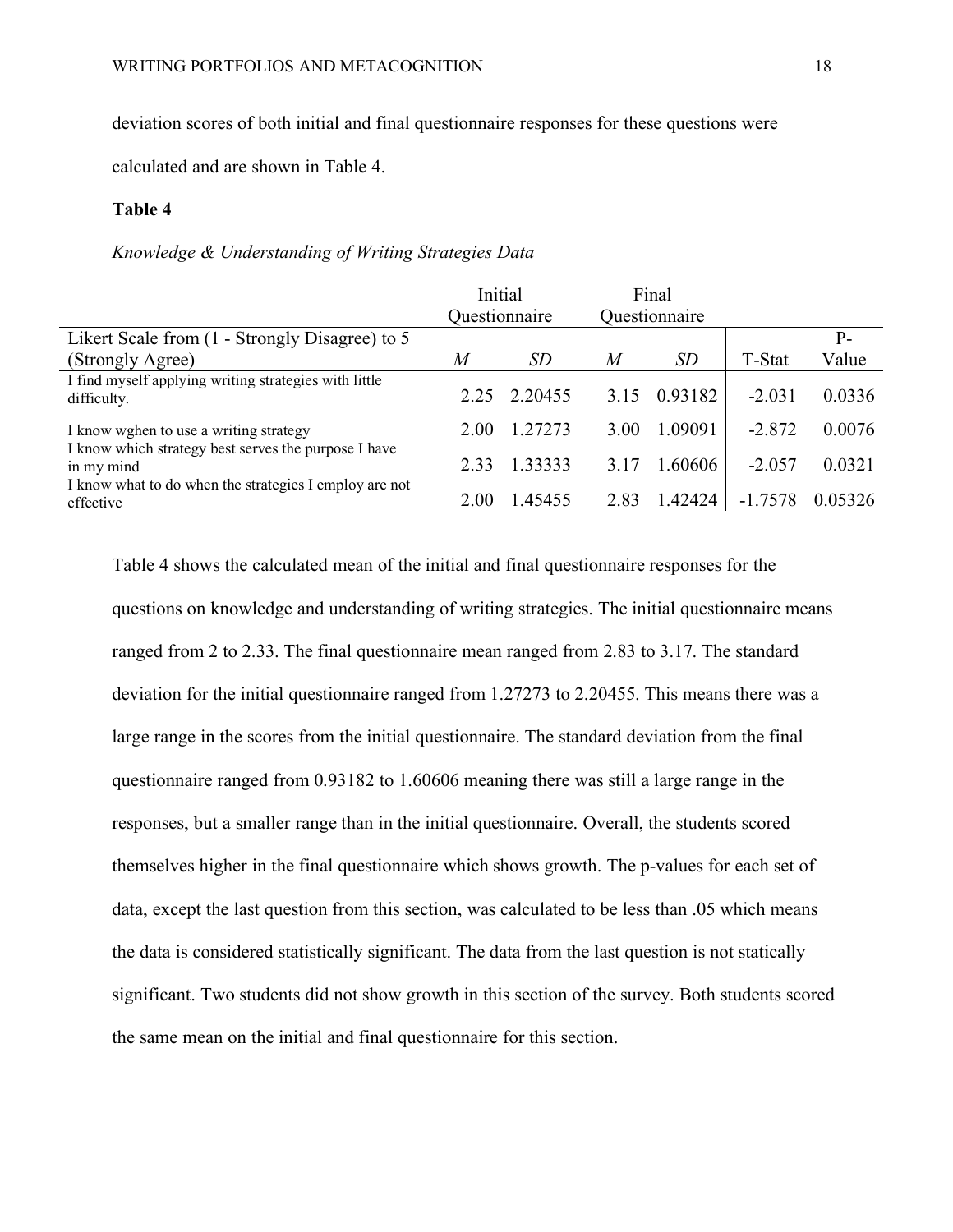# *Preparing for Writing*

# **Table 5**

## *Questionnaire Questions Relating to Preparing for Writing*

| <b>Questionnaire Questions Relating to Preparing for Writing</b>                          |  |  |  |  |
|-------------------------------------------------------------------------------------------|--|--|--|--|
| Before I start writing, I prepare an outline.                                             |  |  |  |  |
| I make necessary modifications in my plan while writing.                                  |  |  |  |  |
| I make a draft before writing.                                                            |  |  |  |  |
| Table 5 shows the questions from the metacognitive awareness questionnaire that relate to |  |  |  |  |

Table 5 shows the questions from the metacognitive awareness questionnaire that relate to preparing for writing. Students were asked to rate themselves on a Likert scale, 1 being "strongly disagree" and 5 being "strongly agree." The mean and standard deviation scores of both initial and final questionnaire responses for these questions were calculated and are shown in Table 6.

# **Table 6**

# *Preparing for Writing Scores*

|                                                            | Initial |               |      | Final         |           |          |
|------------------------------------------------------------|---------|---------------|------|---------------|-----------|----------|
|                                                            |         | Questionnaire |      | Questionnaire |           |          |
| Likert Scale from (1 - Strongly Disagree)                  |         |               |      |               |           |          |
| to 5 (Strongly Agree)                                      | M       | <i>SD</i>     | M    | <i>SD</i>     | T-Stat    | P-Value  |
| Before I start Writing, I prepare an outline               | 1.58    | 0.62879       | 3.75 | 1.84091       | $-5.9225$ | 0.000049 |
| I make necessary modifications in my plan while<br>writing | 2.50    | 0.81818       | 3.25 | 1.47727       | $-1.7498$ | 0.053978 |
| I make a draft before writing                              | 2.08    | 1.71970       | 3.42 | 1.53788       | $-4.0000$ | 0.001043 |

Table 6 shows the calculated mean score of the initial and final questionnaire to the questions relating to preparing for writing. The initial questionnaire mean ranged from 1.58 to 2.5. The final questionnaire mean ranged from 3.25 to 3.75. The standard deviation for the initial questionnaire ranged from 0.62879 to 1.7197. The standard deviation for the final questionnaire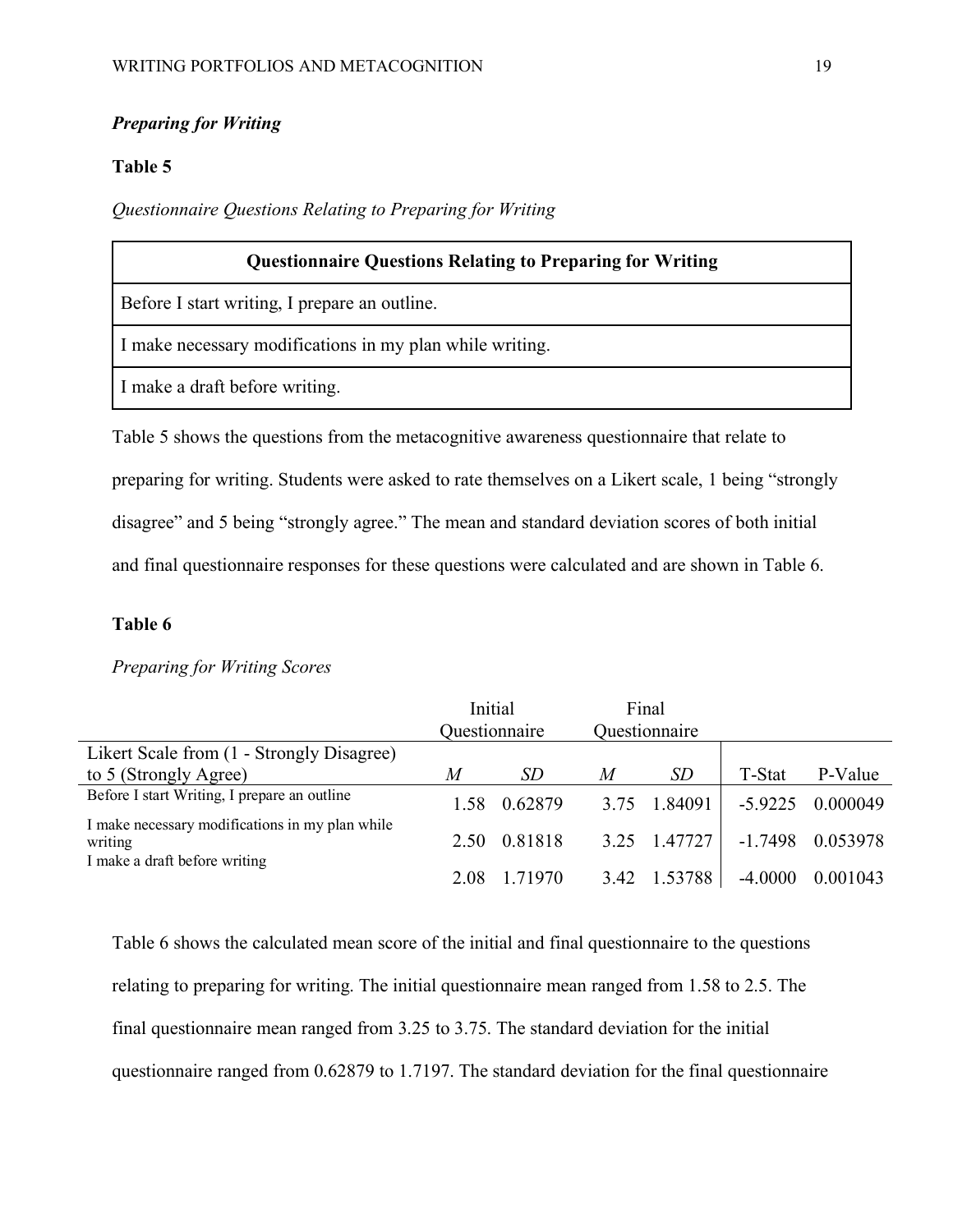ranged from 1.47727 to 1.84091. Examining the standard deviation reveals that the final questionnaire showed much more of a range in response than the initial questionnaire. All but one student showed growth in this section of the questionnaire. The p-value for the data sets was calculated and the value for the first and last question for this section were calculated to be less than .05. The p-value for the second question was calculated to be 0.053978 which is not considered statistically significant. The one student who did not show growth had the same calculated mean on both the initial and final questionnaire.

# *Reflection During the Writing Process*

#### **Table 7**

*Questionnaire Questions Relating to Reflection During the Writing Process*

| <b>Questionnaire Questions Relating to Reflection During the Writing Process</b>                    |
|-----------------------------------------------------------------------------------------------------|
| I pause while writing and ask myself if the message is clear.                                       |
| I ask myself if the content matches the outline I have already developed.                           |
| I mainly focus on conveying the main message rather than the details.                               |
| If I do revision, I do it at the textual features of the text (e.g. vocabulary, grammar, spelling). |
| I can effectively manage the time allocated to writing.                                             |
| I have control over my attention and do not easily let myself sidetracked.                          |

Table 7 shows the questions on the questionnaire relating to reflection during the writing process. Students were asked to rate themselves on a Likert scale, 1 being "strongly disagree" and 5 being "strongly agree." The mean and standard deviation scores of both the initial and final questionnaire responses for these questions were calculated and are shown in Table 8 below.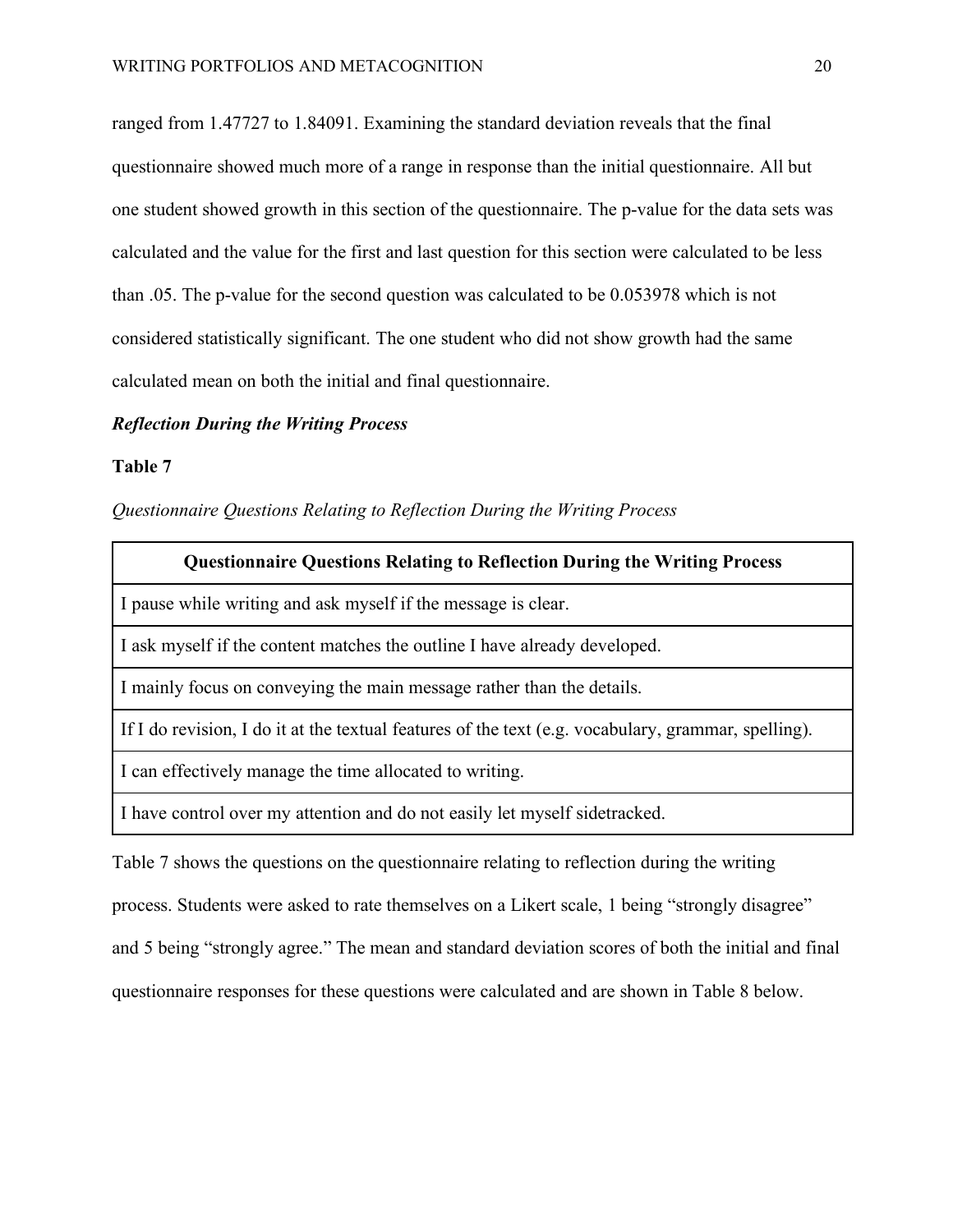# **Table 8**

*Reflection During the Writing Process Scores*

|                                                                                                                                | Initial<br>Questionnaire |         | Final | Questionnaire |           |          |
|--------------------------------------------------------------------------------------------------------------------------------|--------------------------|---------|-------|---------------|-----------|----------|
| Likert Scale from (1 - Strongly Disagree) to 5                                                                                 |                          |         |       |               |           |          |
| (Strongly Agree)                                                                                                               | M                        | SD      | M     | SD            | T-Stat    | P-Value  |
| I pause while writing and ask myself if the message is clear<br>I ask myself if the content matches the outline I have already | 2.50                     | 2.45455 | 3.33  | 1.51515       | $-1.8202$ | 0.048007 |
| developed<br>I mainly focus on conveying the main message rather than<br>the details                                           | 2.00                     | 1.45455 | 3.42  | 1.53788       | $-2.6091$ | 0.012149 |
|                                                                                                                                | 2.92                     | 0.99242 | 4.08  | 1.17424       | $-2.7553$ | 0.009357 |
| If I do revision, I do it at the textual feature of the text.                                                                  | 2.92                     | 1.53788 | 4.00  | 0.90909       | $-3.7671$ | 0.001558 |
| I can effectively manage the time allocated to writing.                                                                        | 2.83                     | 2.15152 | 3.42  | 1.53788       | $-1.6295$ | 0.065744 |
| I have control over my attention and do not easily let myself<br>sidetracked.                                                  |                          | 2.63636 | 2.92  | 1.90152       | $-0.8610$ | 0.203819 |

Table 8 shows the calculated mean scores of the initial and final questionnaire responses to reflection during the writing process. The initial questionnaire mean ranged from 2 to 2.92. The final questionnaire mean ranged from 2.92 to 4.08. The standard deviation for the initial questionnaire ranged from 0.99242 to 2.63636 which shows the responses had a very large range. Some students rated themselves quiet high, while others rated themselves low. The standard deviation for the final questionnaire had a smaller range, from 0.90909 to 1.9.0152. The p-values for the first four questions from this section were all less than 0.05, making this data statistically significant. All but one student showed growth in this section. The student whose score declined showed a -0.33 change.

#### **Qualitative Data**

When analyzing the interview responses, specific words or phrases were coded. A combination of quantitative and qualitative analysis was completed using the coding process. Within each student's responses, the change between the first and second responses was coded as either a positive or negative change. During the second round of coding, a deductive approach was used. Responses were coded into categories using descriptive coding.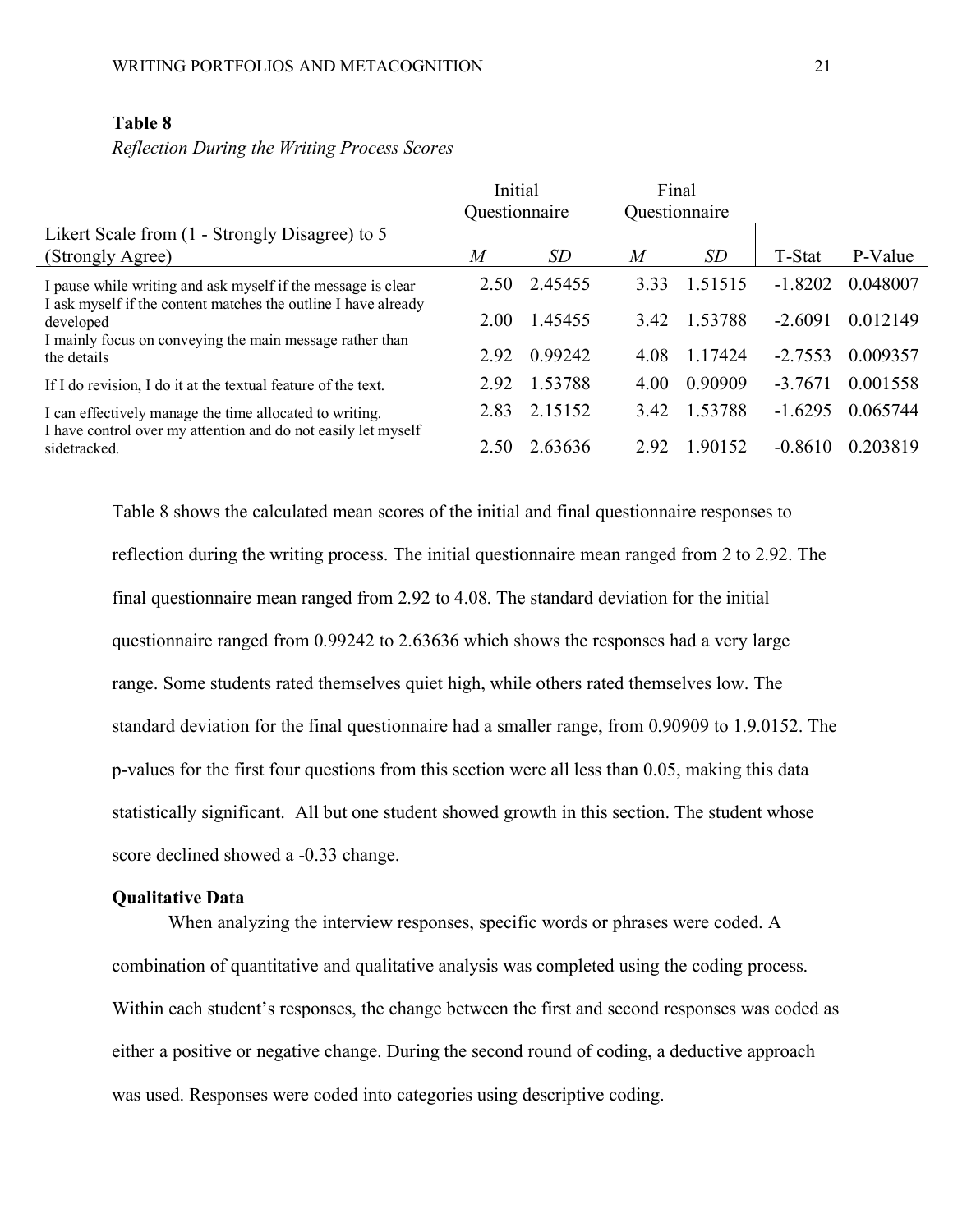# *Knowledge and Understanding of Writing Strategies*

The responses from the questions related to knowledge and understanding of writing strategies were coded by if the student mentioned specific strategies and if so, how many. Table 9 illustrates those results.

# **Table 9**

*Qualitive Results of Knowledge and Understanding of Writing Strategies*

|                   | Number of Responses Mentioning<br>Specific Strategies Mentioned | <b>How Many Strategies</b><br>Mentioned (on average) |
|-------------------|-----------------------------------------------------------------|------------------------------------------------------|
| Initial Interview |                                                                 |                                                      |
| Final Interview   |                                                                 | 3.5                                                  |
| p-value           |                                                                 | 0.3228                                               |

In the initial interview, only two students' responses mentioned specific strategies. Each of these students only mentioned one strategy in their response. In the final interview, seven students' responses mentioned specific strategies. On average, these responses included 3.5 specific strategies. The p-value for this data was calculated to 0.3228, which is not considered statistically significant.

# *Preparing for Writing*

The responses from the questions related to preparing for writing were coded by either a "yes" or "no" response to the first question. If the student responded "yes" to the first question, the answer to the next question was coded based on what steps, and how many, were included in their plan for writing. Table 10 illustrates those results.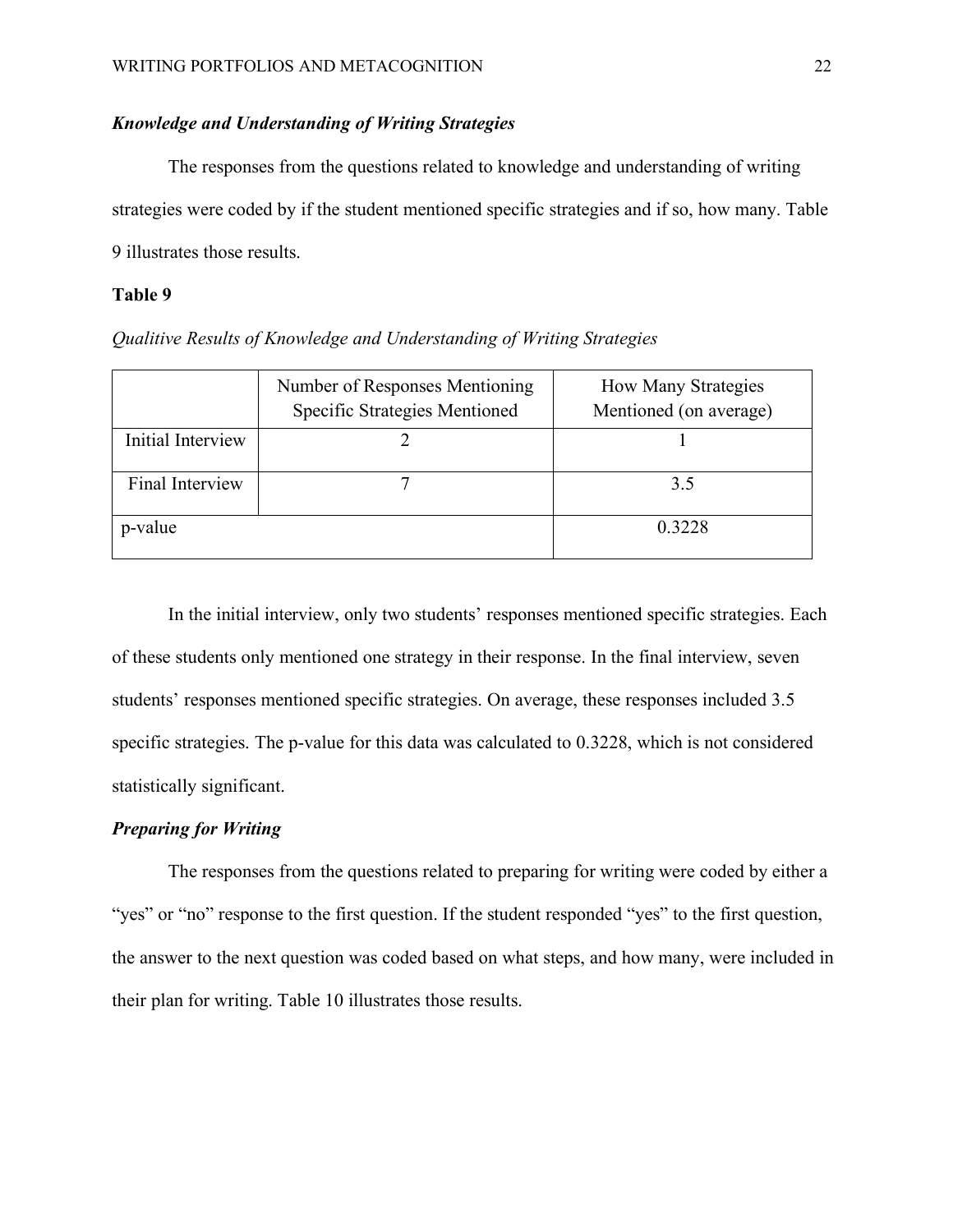# **Table 10**

|                   | Number of "Yes" Responses | How Many Steps Mentioned<br>(on average) |
|-------------------|---------------------------|------------------------------------------|
| Initial Interview |                           |                                          |
| Final Interview   |                           | 3.5                                      |
| p-value           |                           | 0.357                                    |

*Qualitative Results of Preparing for Writing*

In the initial interview, four students responded yes to the question asking, "do you know how to begin, proceed, and conclude the writing task?" When asked what specific steps are taken during the writing process, on average only one step was mentioned in the responses. In the final interview, 10 students responded "yes" to the first question. In the question following, an average of 3.5 steps were mentioned throughout the responses. The p-value for this set of data was calculated to be 0.357 which is not considered statistically significant.

### *Reflection During the Writing Process*

The final section of interview responses on reflection during writing was coded based on if students included specific strategies for reflection and if so, how many strategies were included. After this round of coding was completed, the initial and final interview responses were compared to determine a change in responses over the time of the study. Table 11 reflects these results.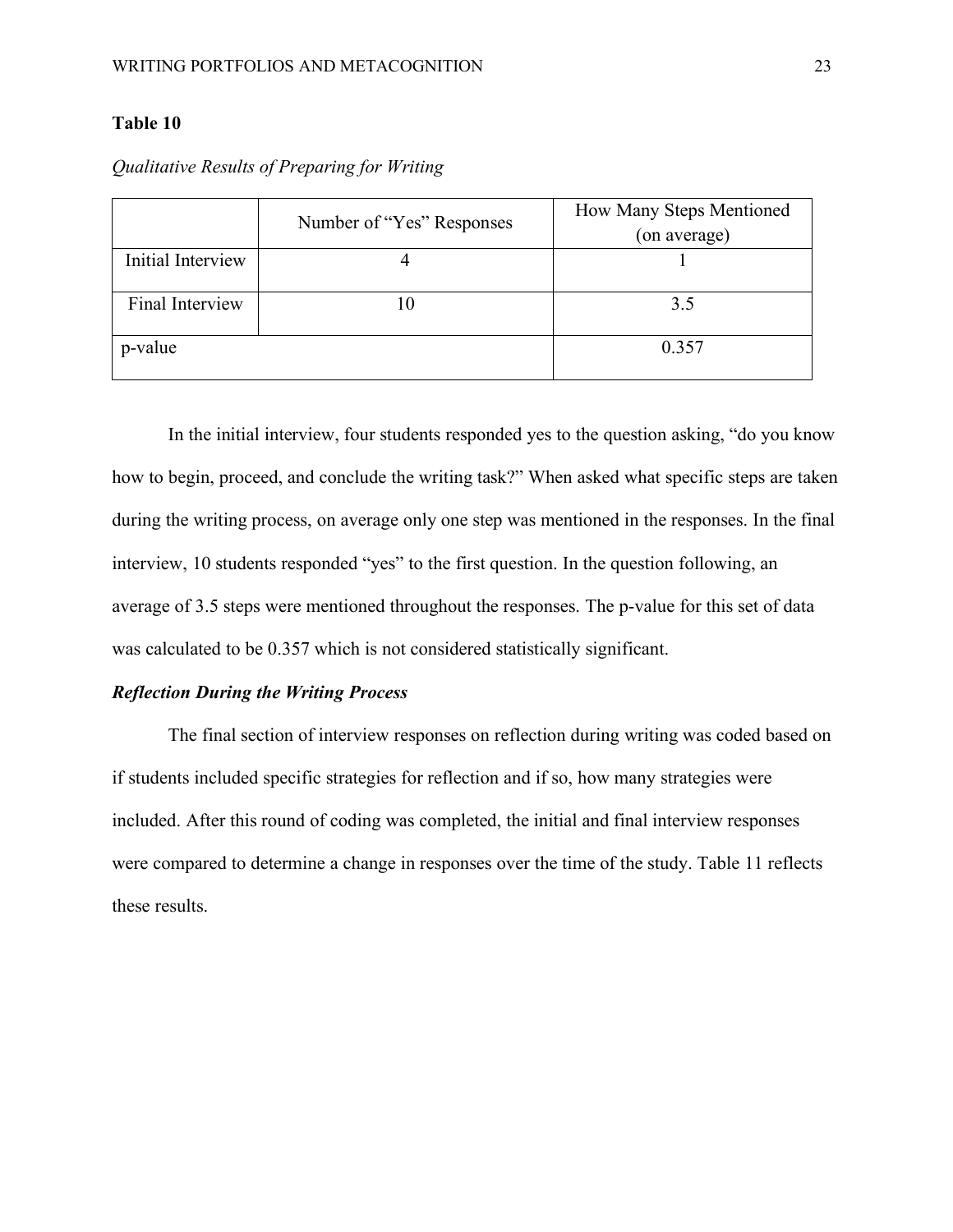## **Table 11**

|                   | Number of "Yes"<br>Responses | Number of Responses<br>with Specific Practices<br>Mentioned | Number of Responses<br>with Application of<br>Practices |
|-------------------|------------------------------|-------------------------------------------------------------|---------------------------------------------------------|
| Initial Interview |                              |                                                             |                                                         |
| Final Interview   |                              |                                                             |                                                         |
| p-value           | 0.2487                       |                                                             |                                                         |

*Qualitative Results of Reflection During the Writing Process*

In the initial interview, four students responded with a "yes" answer to the question "do you revise your writing when you are finished?" In the final interview, this number increased to nine students. Students were also asked what revision practices they used and in the initial interview, only two specific practices were mentioned, and none of the responses gave additional details about how the practices were applied. In the final interview, five responses included specific practices and each of those responses included details on how the practices were applied in the students' personal writing. The p-value for this data was calculated to be 0.2387 which is not considered to be statistically significant.

#### **Discussion**

#### **Overview of the Study**

The purpose of this study was to determine if the use of writing portfolios has an effect on students' metacognitive skills. This study was conducted with twelve students from a 9th grade composition class. The initial metacognitive awareness questionnaire was given at the beginning of their writing portfolio project and the same questionnaire was completed after their writing portfolios had been completed. Students were also asked interview questions that gave additional insight into their understanding of writing strategies, preparing for writing, and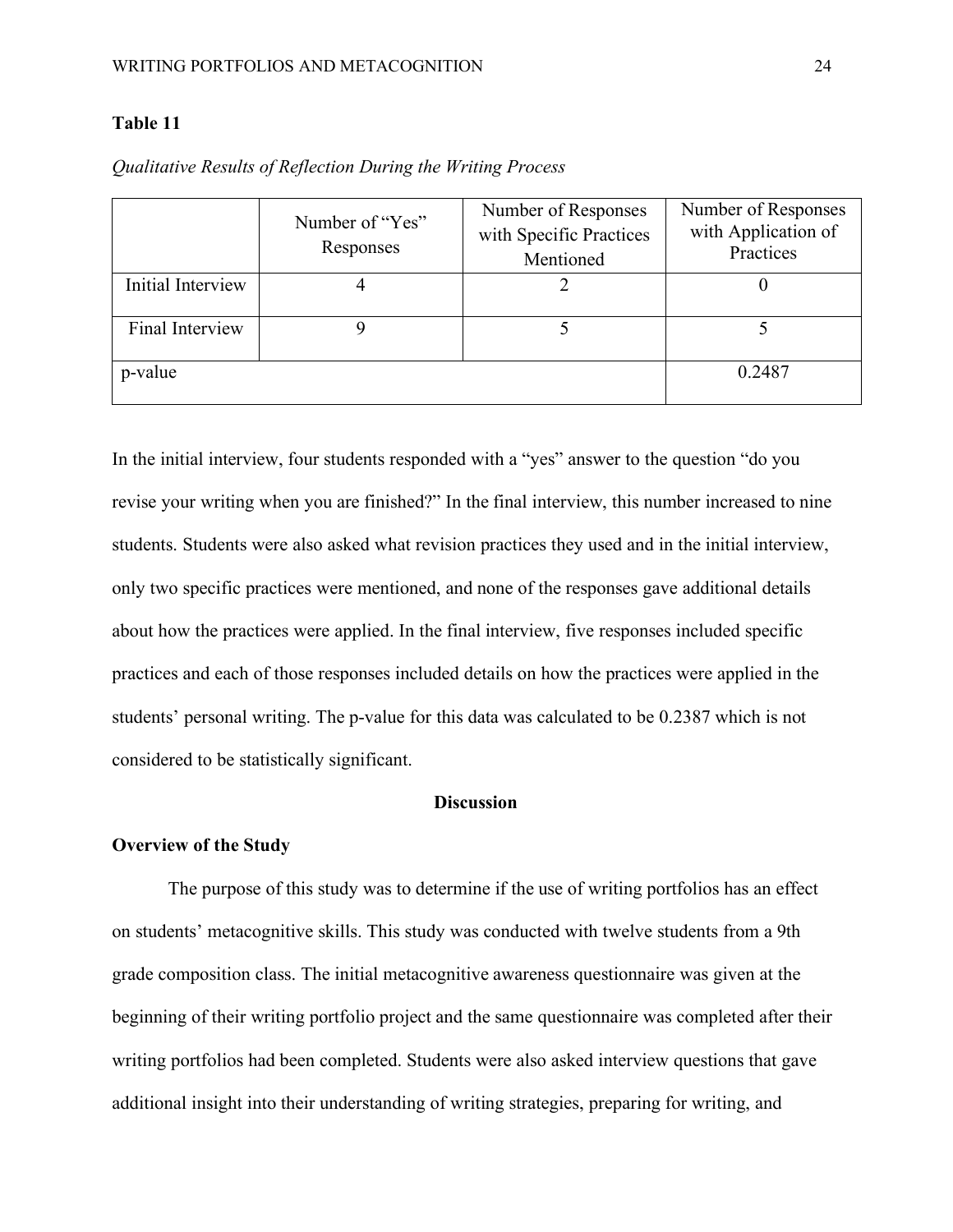reflections during the writing process. The questionnaire results and interview comments were compiled and analyzed to determine if the writing portfolios and/or student attitudes had an effect on the students' metacognitive skills.

#### **Summary of Findings**

The metacognitive awareness questionnaire was conducted prior to the start of the writing portfolio process and again at the end of the process. Table 1 shows the composite results of each of the students in the initial and final questionnaire. Overall, ten out of the 12 students showed growth. The two students who did not show growth had minor differences in their composite scores. The difference of composite scores ranged from -5 to 73 points. When the average composite scores of the initial and final questionnaire were compared, there was an average of a 25.58 growth. The p-value for this data was calculated to be 0.0029 which is considered very statistically significant. This data shows that the writing portfolio process had a positive impact on the metacognitive skills of the students.

#### *Knowledge and Understanding of Writing Strategies*

One of the aspects of metacognition that was studied was the knowledge of and understanding of writing strategies. The initial questionnaire mean ranged from 2 to 2.5 The final questionnaire mean ranged from 2.83 to 3.15. This data shows that, overall, the students did grow in their knowledge and understanding of writing strategies. Two students did not show growth in this section of the survey. Both of these students scored the same mean on the initial and final questionnaire for this section. A recurring theme in the interview responses was that students were not aware of strategies before starting their writing portfolios. Seven of the twelve students' responses demonstrated a knowledge of a variety of writing strategies in the final interview. While not all the students showed awareness of writing strategies, some of the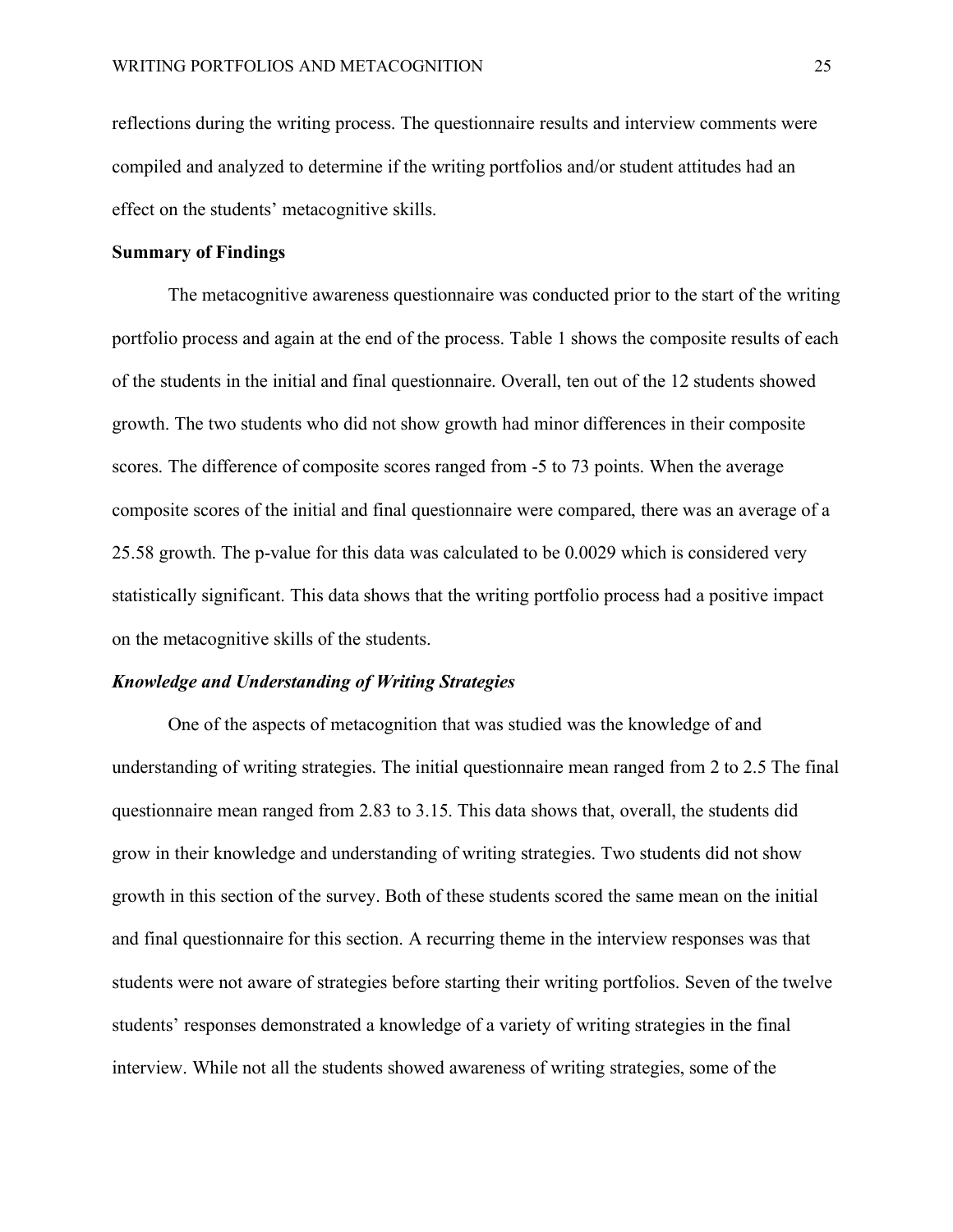students were much more aware of what strategies are available to use. For example, a student responded to the question asking about awareness of strategies and how they are used with: "not really, I just write the paper and hope it's good" in her pre-interview (Student 5 Interview, 01-20- 2022). Her response to the same question in the post-interview was: "[strategies] help plan how the writing is going to go. Outlines are very helpful as well as the planning templates we have used" (Student 5 Interview, 03-11-2022).

## *Preparing for Writing*

Another aspect of metacognition that was studied was preparing for the writing process. The initial questionnaire mean ranged from 1.58 to 2.50. The final questionnaire mean ranged from 3.25 to 3.75. As a class, this data shows there was growth overall in their understanding of how to prepare for writing. All but one student showed growth in this section of the questionnaire. The cognition interview revealed that a specific area of writing that students struggled with prior to this study was planning for their writing tasks. In the initial interview, only four students responded that they knew how to begin, proceed, and conclude the writing task. In the final interview, this number increased to 10. For example, a student's response to the question about what they do first when they write and if they make a plan in the initial interview was, "no, I just get to the paper and start writing" (Student 8 Interview, 01-20-2022). Her postinterview response to the same question was, "I usually make an outline of the topics and facts that I want to include in my paper" (Student 8 Interview, 03-11-2022).

#### *Reflections During the Writing Process*

The last aspect of metacognition studied was reflections during the writing process. The initial questionnaire mean ranged from 2.00 to 2.92. The final questionnaire mean ranged from 2.92 to 4.08. All but one student showed growth in this section. The student whose score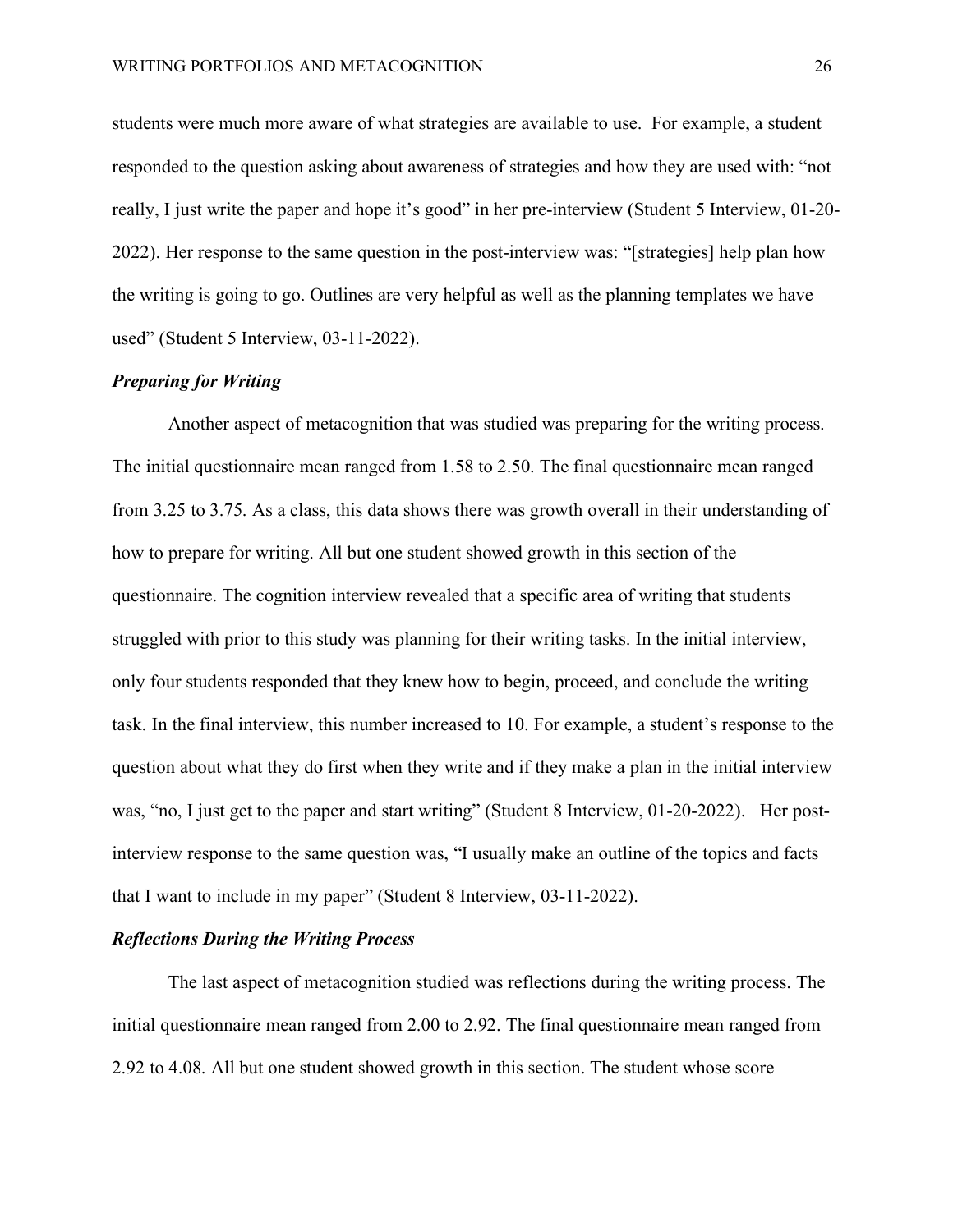declined showed a -0.33 change. One supposition for a decrease in score could have been the awareness of reflection. Because students had been engaged in reflection activities while writing, they began to become aware of what it meant to reflect while writing. This could have affected their responses to these questions. In the initial cognition interview most students had vague answers about their reflection practices. In the final interview responses, several students referenced specific ways they reflect throughout the writing process. There was a significant growth in confidence in their answers in the final interview. While there was not necessarily growth in the number and types of strategies used while writing, students seemed much more confident in their understanding of what happens during the writing process and how to improve their writing.

The findings of this study were aligned with other research. The level of growth was similar to that reported in both Farahian & Avarzamani's (2108) and Abhakorn's (2014) studies with EFL students who noted that the use of writing portfolios brings awareness to students' metacognitive practices and improves their use of these skills.

#### **Recommendations**

This researcher recommends that the students continue the writing portfolio process in the future. The act of writing and reflecting on writing will continue to improve the students' understanding of their writing skills. One specific recommendation is to introduce metacognition and related vocabulary words to students during the writing process. Students are often so unaware of what they are thinking about while writing that they do not realize the metacognitive skills they are utilizing. The students in this study were confused by some of the terms in the initial questionnaire and cognition interview. After a brief explanation, students were able to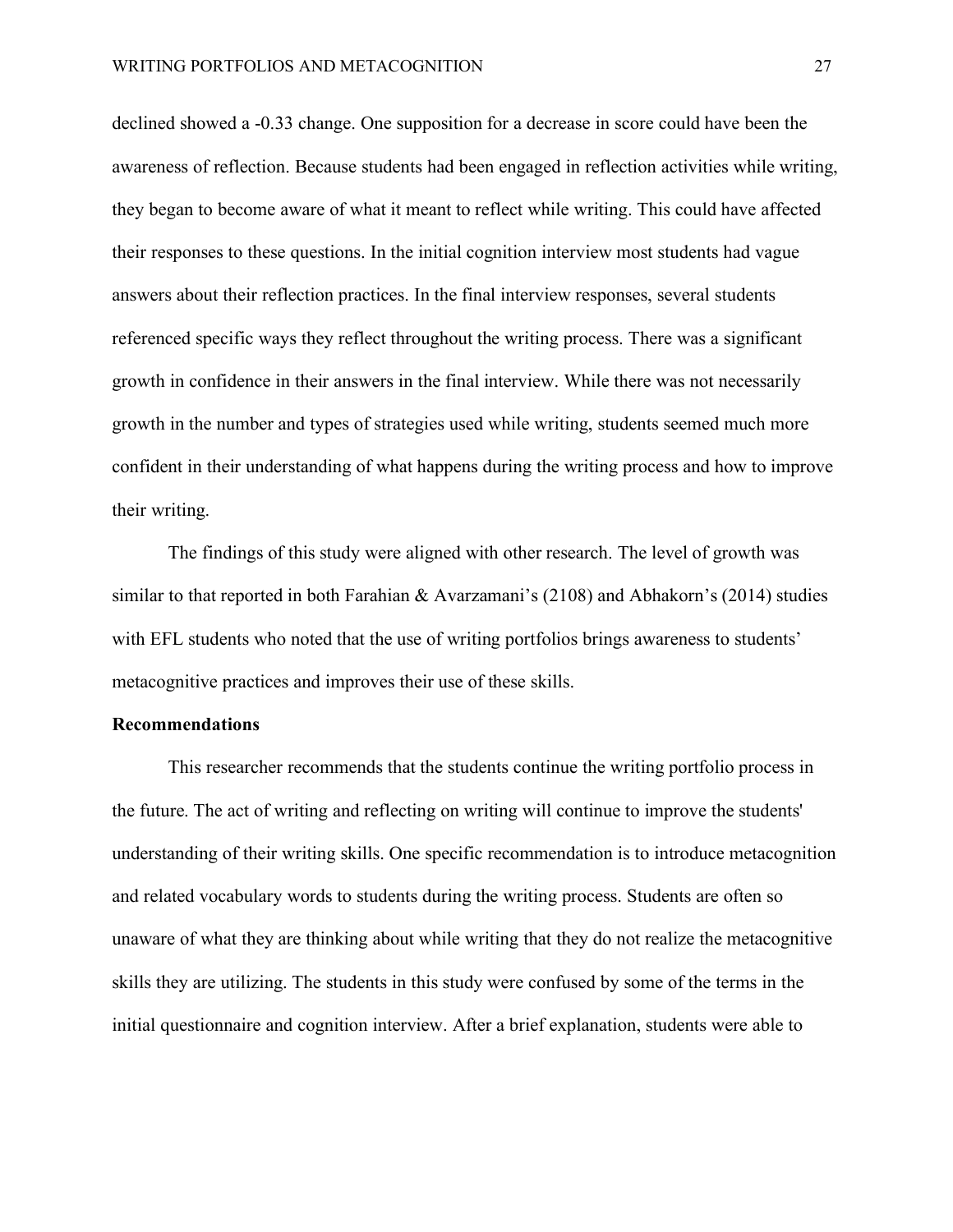understand what was being asked and many of them realized they did understand the concept, just lacked the terminology.

For further study of this topic, a more diverse student population may present different or more detailed results. This research could also be completed over a much longer time frame to see a more accurate representation of long-term effects of the writing portfolio.

### **Limitations**

<span id="page-29-0"></span>One limitation of this study is the sample size as it was conducted using a class of only twelve students. They were all from the same school and were not randomly selected. There was no other group that was used as a control group, so only the pre- and post-questionnaire data could be compared. Another limitation to this study is that all students were in the same class with the same teacher. Students were not exposed to a variety of teaching style or methods. All the students are students of the researcher, which could have an impact on the responses they gave to the questionnaire and interview questions. These students all come from a similar background, so there was not a variety of backgrounds and ethnicities represented in the student sample. These limitations could have had an impact on the data collected. A larger, more diverse sample may have given a more accurate representation of the data.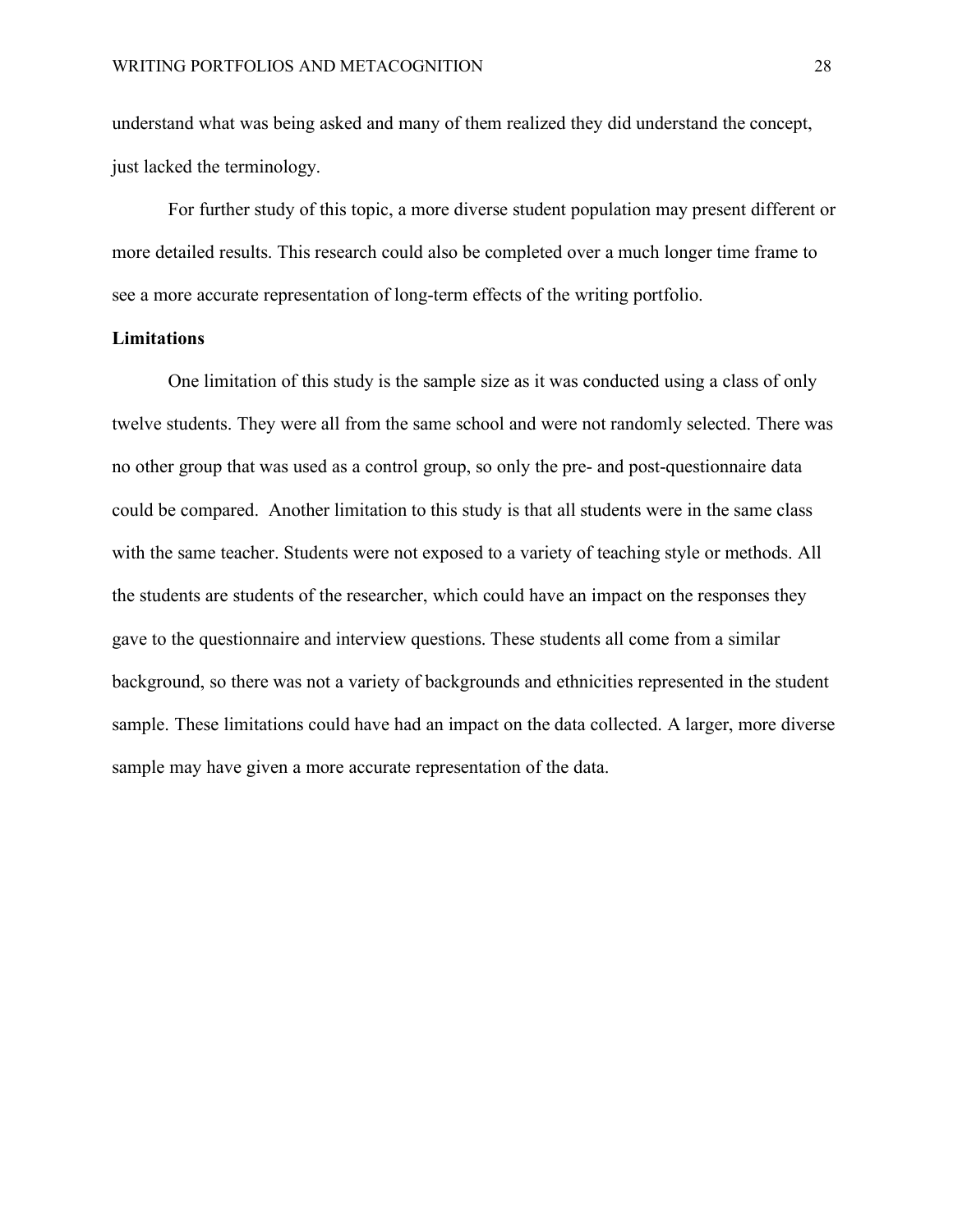#### **References**

- Abhakorn, M.L. J. (2014). Investigating the use of student portfolios to develop students' metacognition in English as a foreign language learning. *Journal of Language Teaching and Research*, *5*(1), 46-55. doi:10.4304/jltr.5.1.46-55
- Balta, E. E. (2018). The relationships among writing skills, writing anxiety, and metacognitive awareness. *Journal of Education and Learning*, *7*(3). doi.org/10.5539/jel.v7n3p233
- Belgrade, S. (2013). Portfolios and e-portfolios: Student reflection, self-assessment, and goal setting in the learning process. In J.H. McMillan (Ed.), *SAGE Handbook of Research on Classroom Assessment*. Sage.
- Bowman, J., Lowe, B. J., Sabourin, K., & Solomon Sweet, C. (2016). The use of ePortfolios to support metacognitive practices in first-year writing program. *International Journal of ePortfolio*, *6*(1), 1-22.<https://eric.ed.gov/?id=EJ1108639>
- Bulut, P. (2017). The effect of primary school students' writing attitudes and writing selfefficacy beliefs on their summary writing achievement. *International Electronic Journal of Elementary Education. 10*(2).<https://files.eric.ed.gov/fulltext/EJ1165376.pdf>
- Cambridge Assessment. (2022). *Getting started with assessment for learning.* [https://cambridge](https://cambridge-community.org.uk/professional-development/gswafl/index.html)[community.org.uk/professional-development/gswafl/index.html](https://cambridge-community.org.uk/professional-development/gswafl/index.html)
- Carnegie Mellon University. (2021). *Why are students coming into college poorly prepared to write?*

[https://www.cmu.edu/teaching/designteach/teach/instructionalstrategies/writing/poorlypr](https://www.cmu.edu/teaching/designteach/teach/instructionalstrategies/writing/poorlyprepared.html) [epared.html](https://www.cmu.edu/teaching/designteach/teach/instructionalstrategies/writing/poorlyprepared.html) 

Carey, M., & Forsyth, A. (2009). Teaching tip sheet: Self-efficacy. *American Psychological Association.* <https://www.apa.org/pi/aids/resources/education/self-efficacy>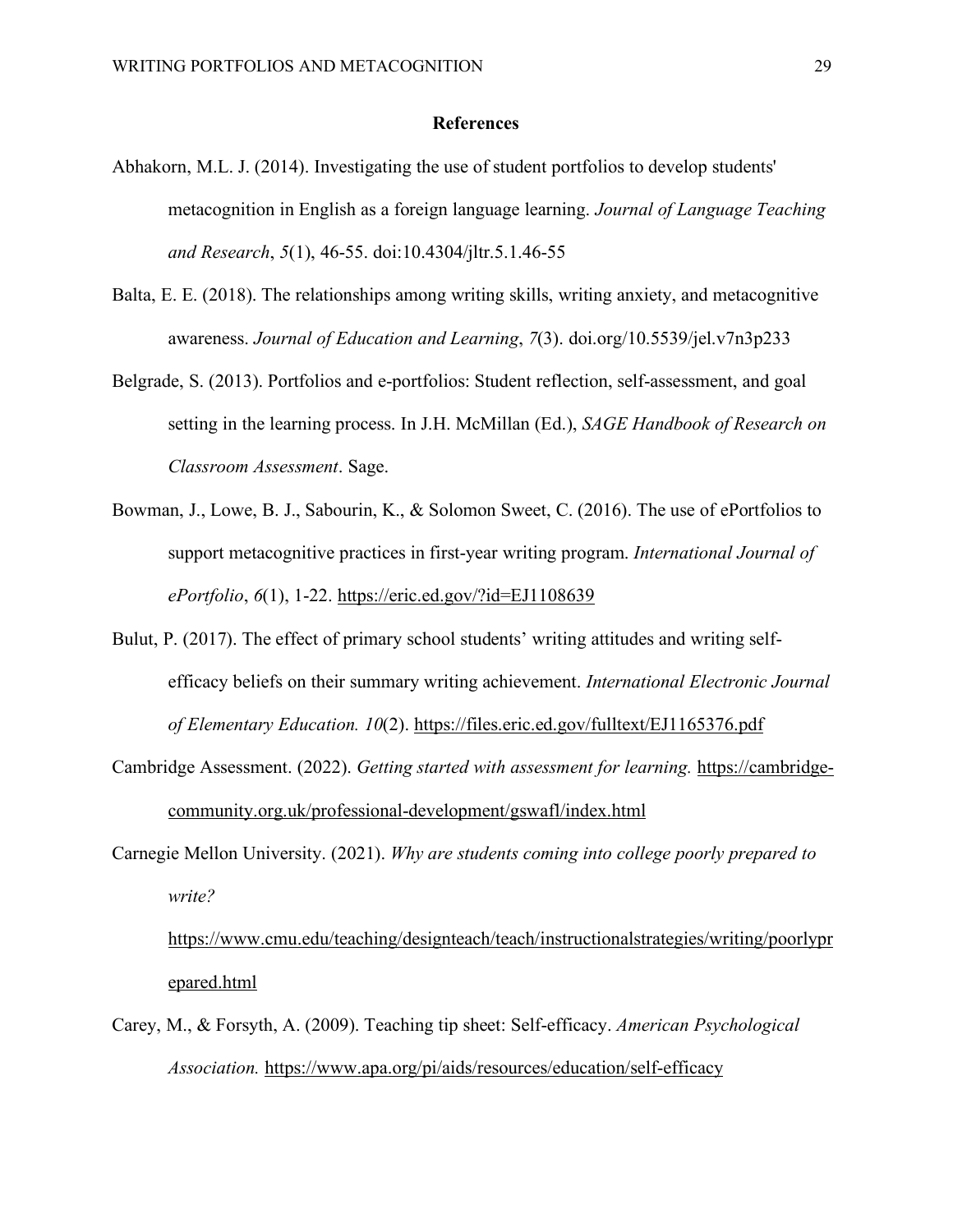- Chanski, S. (2015). Assessing writing through metacognitive and reflective practice. *Language Arts Journal of Michigan*, *31*(1).<https://doi.org/10.9707/2168-149X.2097>
- Davis, T. (2021). *Self-reflection: Definition and how to do it.* Berkeley Well-Being Institute. <https://www.berkeleywellbeing.com/what-is-self-reflection.html>

Farahain, M. (2015). Assessing EFL learners' writing metacognitive awareness. *Journal of Language and Linguistic Studies. 11*(2). 39-51. <https://files.eric.ed.gov/fulltext/EJ1105163.pdf>

- Farahian, M., & Avarzamani, F. (2018). The impact of portfolio on EFL learners' metacognitive and writing performance. *Cogent Education*, *5*(1). doi.org/10.1080/2331186X.2018.1450918
- Huitt, W. (2011). *Motivation to learn: An overview*. Educational Psychology Interactive. Valdosta, GA: Valdosta State University. Retrieved from http://www.edpsycinteractive.org/topics/motivation/motivate.html
- Lam, R. (2016). Assessment as learning: examining a cycle of teaching, learning, and assessment of writing in the portfolio-based classroom. *Studies in Higher Education*, *41*(11), 1900- 1917.<http://dx.doi.org/10.1080/03075079.2014.999317>
- Rolheiser, C., Bower, B., & Stevahn, L. (2000). *The portfolio irganizer: Succeeding with portfolios in your classroom.* ASCD
- Taczak, K., & Robertson, L. (2017). Metacognition and the reflective writing practioner: An integrated knowledge approach. doi.org/10.37514/PER-B.2017.0032.2.11
- University of Waterloo. (2021) *Teaching metacognitive skills.* [https://uwaterloo.ca/centre-for](https://uwaterloo.ca/centre-for-teaching-excellence/teaching-resources/teaching-tips/metacognitive)[teaching-excellence/teaching-resources/teaching-tips/metacognitive](https://uwaterloo.ca/centre-for-teaching-excellence/teaching-resources/teaching-tips/metacognitive)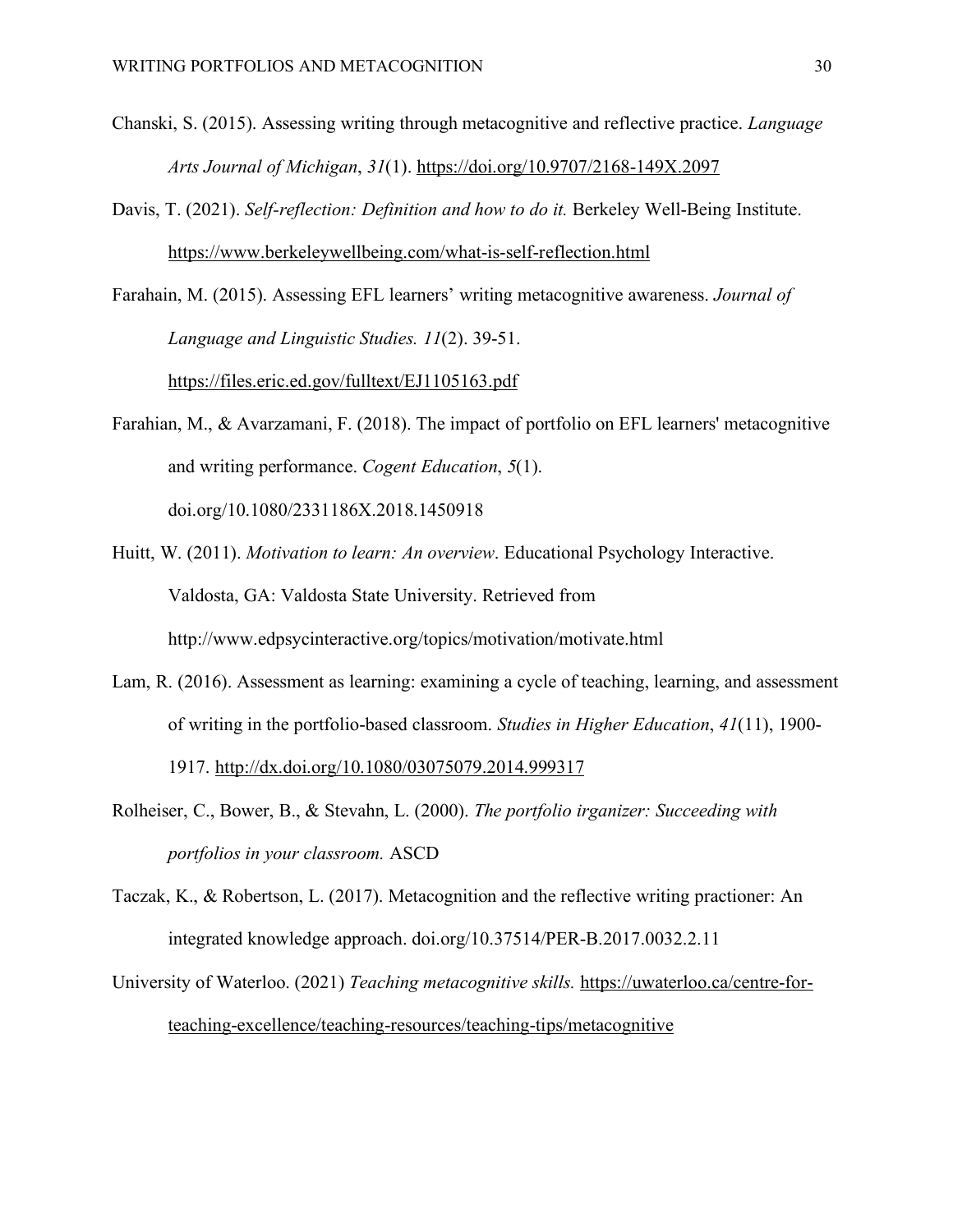#### **Appendix A**

#### **Metacognitive Awareness Questionnaire**

- <span id="page-32-0"></span>1. I think writing is more difficult than reading, speaking, or listening.
- 2. Topic familiarity has a significant effect on one's writing output.
- 3. A skilful writer is familiar with writing strategies (e.g., planning or revising the text).
- 4. To improve my writing skill, I have to read a lot.
- 5. I believe that the more I practice writing, the more I improve my writing skill.
- 6. At every stage of writing, a skilful writer avoids making errors.
- 7. Dwelling on vocabulary items and grammar interferes with getting the message across.
- 8. I am aware of different types of genres in writing (e.g.,expository, descriptive, narrative).
- 9. I know that the necessary components of an essay are introduction, body, and conclusion.
- 10. I am familiar with cohesive ties (e.g., therefore, as a result, firstly).
- 11. I am good at writing topic sentences.
- 12. I know what to do at each stage of writing.
- 13. I find myself applying writing strategies with little difficulty.
- 14. I know how to develop an appropriate introduction, body, and conclusion for my essay.
- 15. I know when to use a strategy.
- 16. I know which strategy best serves the purpose I have in my mind.
- 17. I know what a coherent piece of writing is.
- 18. I know what to do when the strategies I employ are not effective.
- 19. I know which problem in writing needs much more attention than others.
- 20. Before I start to write, I prepare an outline.
- 21. I make necessary modifications in my plan while writing.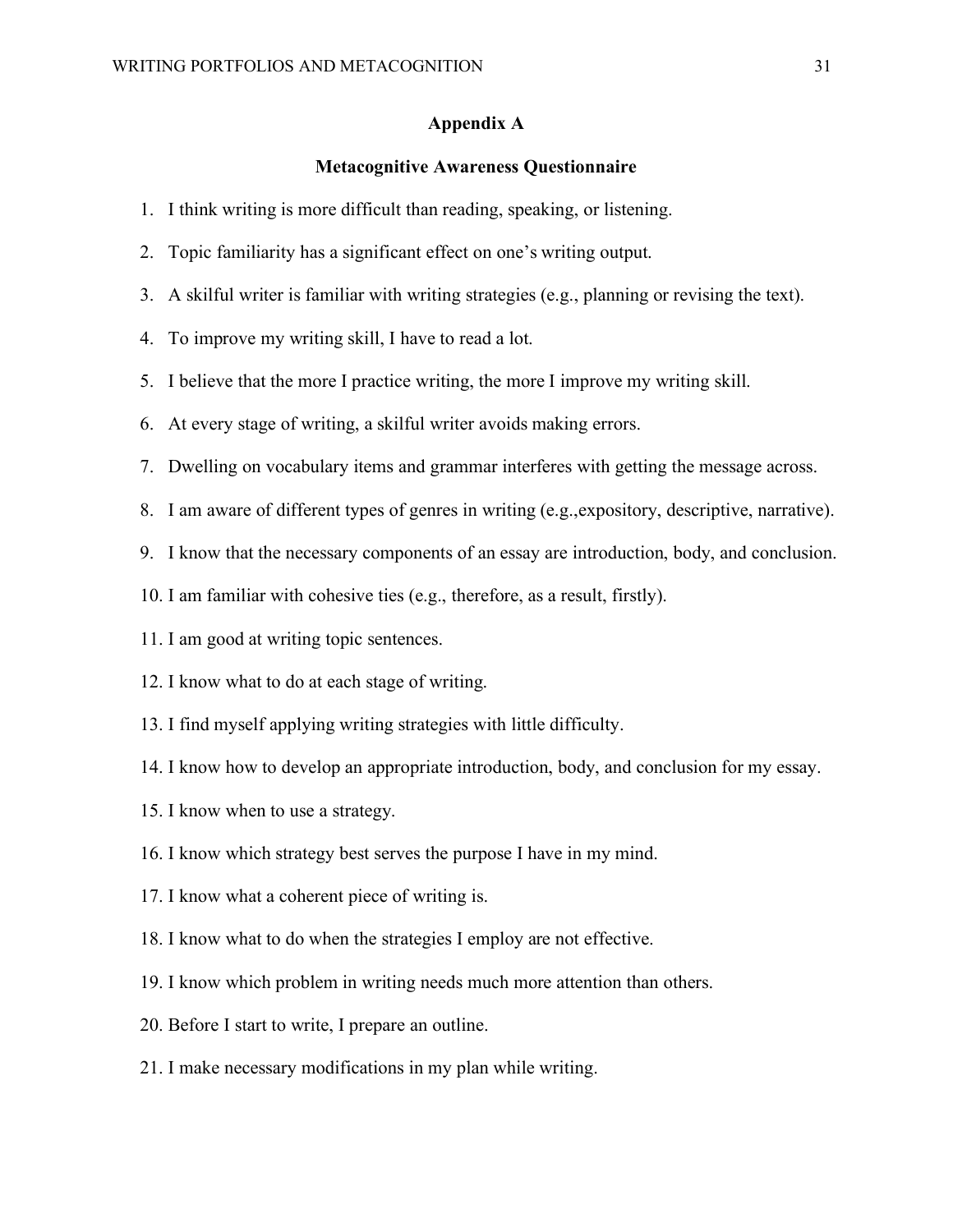- 22. I set goals and subgoals before writing (e.g., to satisfy the teacher, to be able to write emails, to be a professional writer).
- 23. I make a draft before writing.
- 24. I pause while writing and ask myself if the message is clear.
- 25. I have a specific audience in mind.
- 26. While writing, I identify the mistakes I've made.
- 27. I ask myself if the content matches the outline I have already developed.
- 28. I find myself resorting to a fixed set of sentences I have in mind instead of creating novel sentences.
- 29. I can develop ideas creatively through using novel sentences.
- 30. At every stage of writing, I use my background knowledge to create the content.
- 31. When I get stuck, I can find ways to solve the problem.
- 32. I mainly focus on conveying the main message rather than the details.
- 33. I automatically concentrate on both the content and the language of the text.
- 34. I can effectively manage the time allocated to writing.
- 35. After I finish the essay, I check whether the content fits the original plan.
- 36. I use avoidance strategies (e.g., when I do not know a certain vocabulary item or structure I avoid it).
- 37. When I cannot write complicated sentences, I develop other simple ones.
- 38. I have control over my attention and do not easily let myself sidetracked.
- 39. When I do not understand something, I get help from others(e.g.,my classmates,the teacher)
- 40. While writing, I consult resources such as a dictionary or the Web to get help.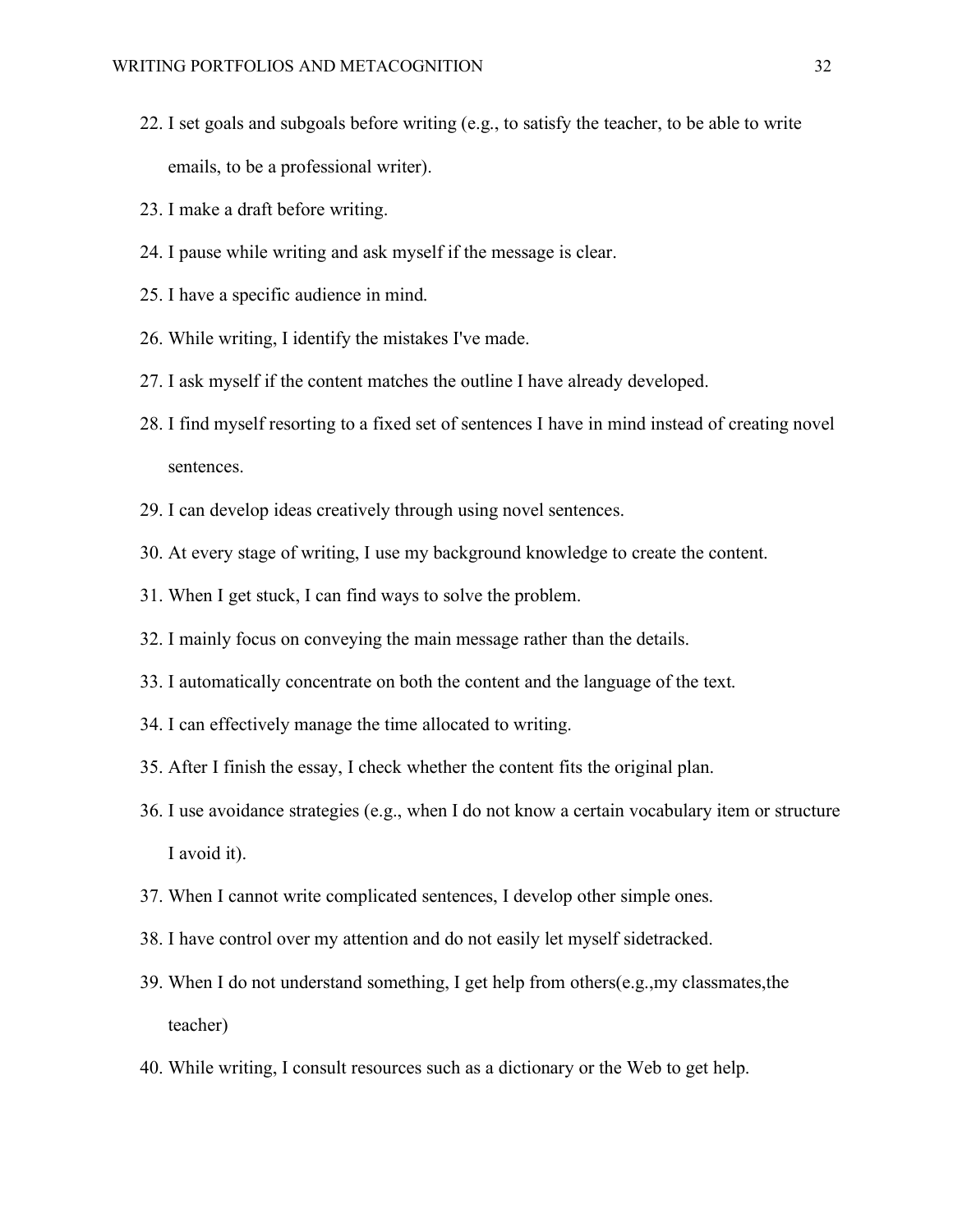- 41. If my mind goes blank when I begin to write, I use other similar texts or resources to take hints.
- 42. After I finish writing, I edit the content of my paper.
- 43. If I do revision, I do it at the textual features of the text (e.g., vocabulary, grammar, spelling).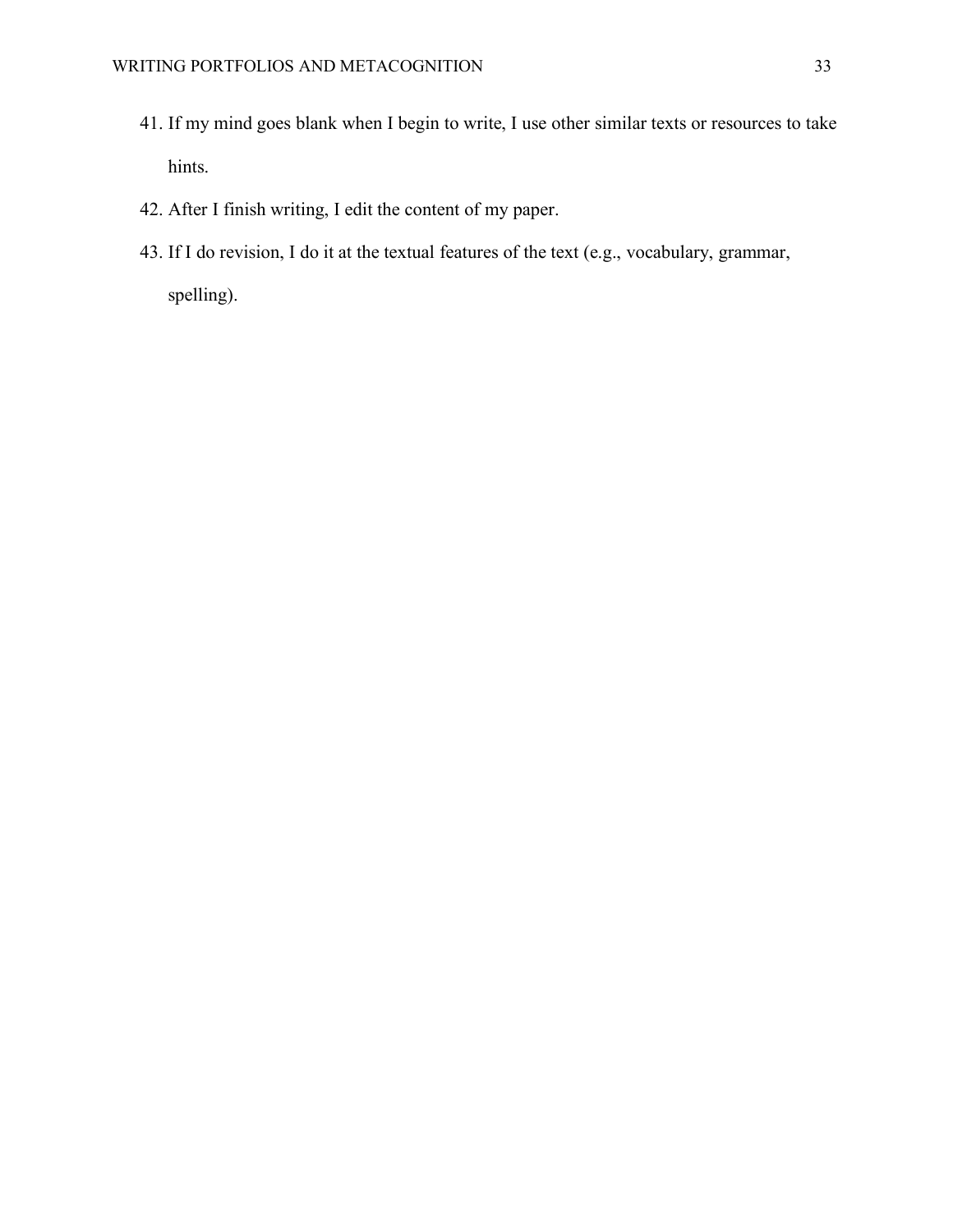# **Appendix B**

#### **Cognition Interview**

<span id="page-35-0"></span>Knowledge of cognition

- 1. What is your general attitude toward writing? Do you think you are a good writer in English?
- 2. How do you feel when you are assigned a writing task? Do you enjoy it? Why (not)?
- 3. What kind of problems do you often encounter while writing in English? What is the main one? How do you deal with your problems?
- 4. Do you know how to begin, proceed, and conclude the writing task? Explain.
- 5. Are you aware of the strategies you use while writing? Do you have specific reasons for using them?
- 6. If you use specific strategies, when and why you use them? How do you apply strategies to your writing?

Regulation of cognition

- 1. What do you do first before you begin to write? Do you have any plan in your mind before beginning to write? Explain
- 2. Do you try to concentrate first on the overall idea, the audience, and the message before you begin to write?
- 3. What do you hope to accomplish with what you write? (Satisfy the teacher? Be able to write emails?) Do you set goals and subgoals before and while writing?
- 4. While writing in English, what do you do when you have a problem and get stuck? Do you consider several alternatives to solve the problem?